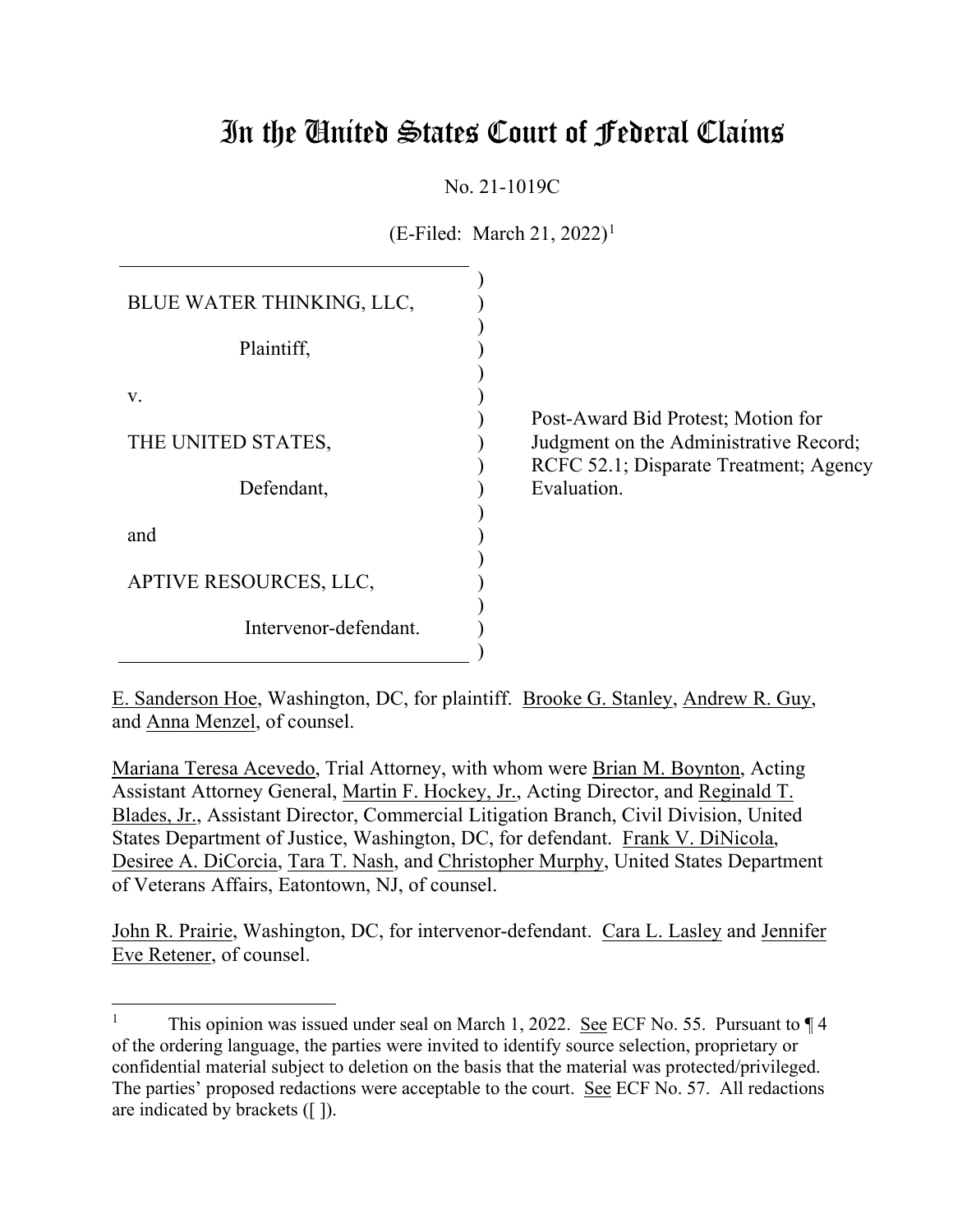#### OPINION

#### CAMPBELL-SMITH, Judge.

Plaintiff filed this bid protest challenging the Department of Veterans Affairs' (VA) decision to exclude plaintiff from the competitive range in a procurement for information technology (IT) services. See ECF No. 26 (amended complaint). Plaintiff filed a motion for judgment on the administrative record (AR) in this case, ECF No. 40; and defendant and intervenor-defendant each filed cross-motions for judgment on the AR, ECF No. 42; ECF No. 44. After the initial briefing was complete, the court ordered the parties to submit supplemental briefs on the issue of standing, see ECF No. 52, and the parties did so jointly, see ECF No. 53.

In ruling on the motions, the court has considered: (1) the AR, ECF No.  $20$ ;  $2$  (2) plaintiff's amended complaint, ECF No. 26; (3) plaintiff's motion for judgment on the AR, ECF No. 40; (4) intervenor-defendant's cross-motion for judgment on the AR and response to plaintiff's motion, ECF No. 42; (5) defendant's cross-motion for judgment on the AR and response to plaintiff's motion, ECF No. 44; (6) plaintiff's reply in support of its motion and response to the cross-motions, ECF No. 46; (7) intervenor-defendant's reply in support of its cross-motion, ECF No. 48; (8) defendant's reply in support of its cross-motion, ECF No. 50; and (9) the parties' joint supplemental brief, ECF No. 53.

The motions are now fully briefed, and ripe for decision. The parties did not request oral argument, and the court deems such argument unnecessary. The court has considered all of the parties' arguments and addresses the issues that are pertinent to the court's ruling in this opinion. For the following reasons, plaintiff's motion for judgment on the AR is **DENIED**, and defendant's and intervenor-defendant's cross-motions for judgment on the AR are **GRANTED**.

<sup>&</sup>lt;sup>2</sup> When defendant initially filed the administrative record  $(AR)$  on March 15, 2021, see ECF No. 17, it inadvertently omitted information, and therefore moved to complete the AR on March 17, 2021, see ECF No. 18 at 1 (defendant's motion to complete the AR). The court granted the motion and directed defendant to file the completed AR. See ECF No. 19 (order). Defendant filed the completed AR on March 19, 2021, superseding its original AR. See ECF No. 20.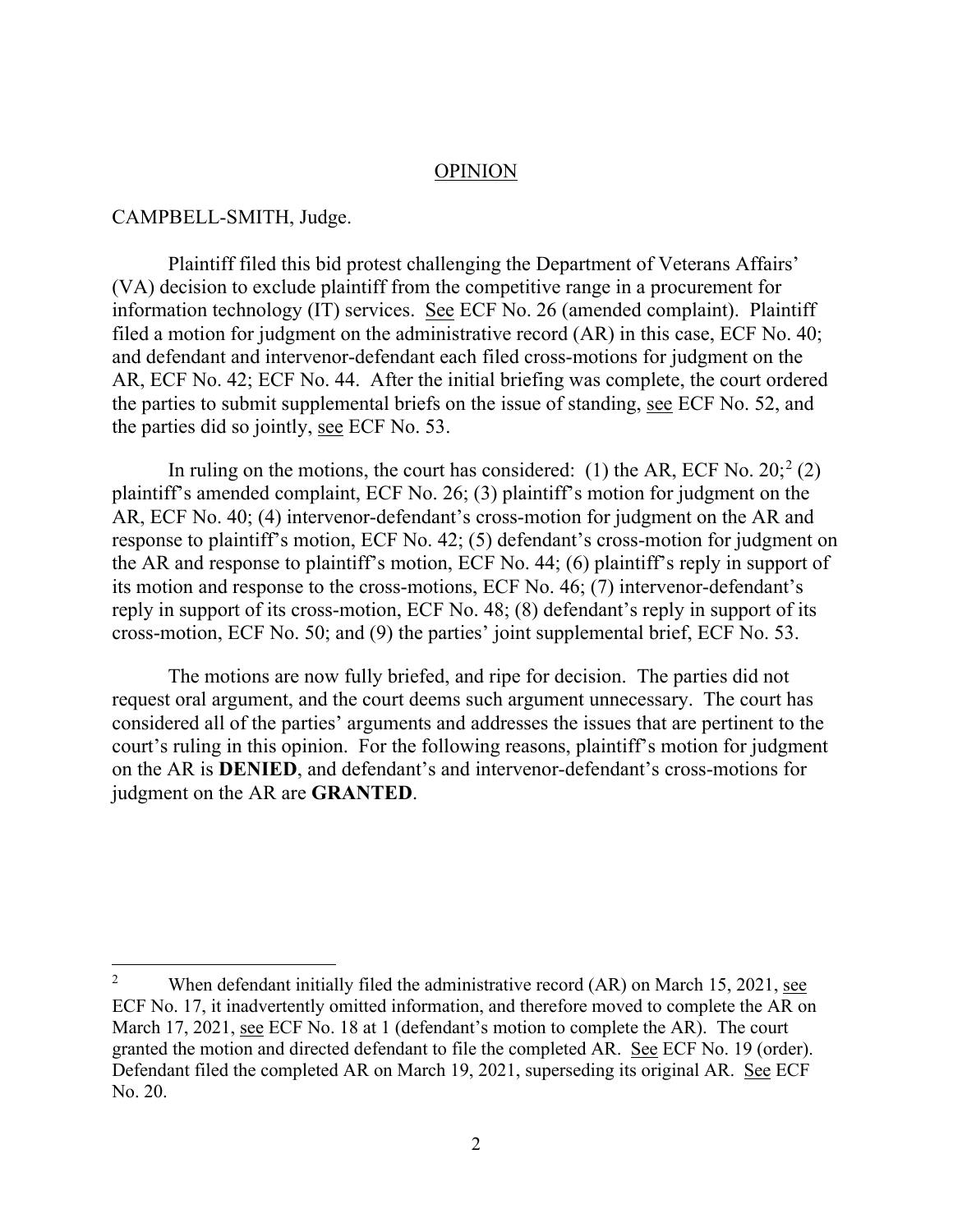# I. Background3

# A. The Solicitation

On November 12, 2019, the VA issued solicitation number 36C10B19R0046, for IT services as part of the Transformation Twenty-One Total Technology Next Generation (T4NG) contract on-ramp program (the solicitation). $4 \text{ See} ECF$  No. 20-2 at 300-436 (solicitation). The procurement provides for a five-year contract base period and one five-year option period, with a maximum value of \$22.3 billion. See id. at 315. The solicitation explained the scope of the procurement as follows:

The Contractor shall provide total IT services solutions including the following functional areas: program management, strategy, enterprise architecture and planning; systems/software engineering; software technology demonstration and transition; test and evaluation; independent verification and validation; enterprise network; enterprise management framework; operations and maintenance; cybersecurity; training; IT facilities; and other solutions encompassing the entire range of IT and Health IT requirements, to include software and hardware incidental to the solution. Accordingly, Task Orders may include acquisitions of software and IT products . . . . These services, as well as related IT products, may encompass the entire life-cycle of a system. Moreover, services and related products covered under this contract shall be global in reach and the Contractors must be prepared to provide services and deliverables worldwide.

# Id. at 311.

The solicitation was intended to "replenish the pool of [service-disabled veteranowned small businesses (SDVOSBs)]," "anticipating that several incumbent SDVOSBs would no longer qualify at the end of the initial five-year [contract] period." ECF No. 44 at 11 (citing ECF No. 20-2 at 262). The solicitation also explained that "[t]his competition is being conducted pursuant to the on-ramp clause of the T4NG basic contract. The Government intends to award seven (7) contracts to verified [SDVOSBs]." ECF No. 20-2 at 431. The VA, however, reserved the right to adjust that number in its

This case involves considerable detail. For purposes of deciding these motions the court will relate only those details that are necessary to the instant analysis.

The copy of the solicitation included in the AR is not dated, but the index filed by defendant, see ECF No. 20-1 at 3, and presentation slides from the Source Selection Advisory Council's May 27, 2020 initial evaluation briefing, see ECF No. 20-5 at 64, indicate that the solicitation was issued on November 12, 2019.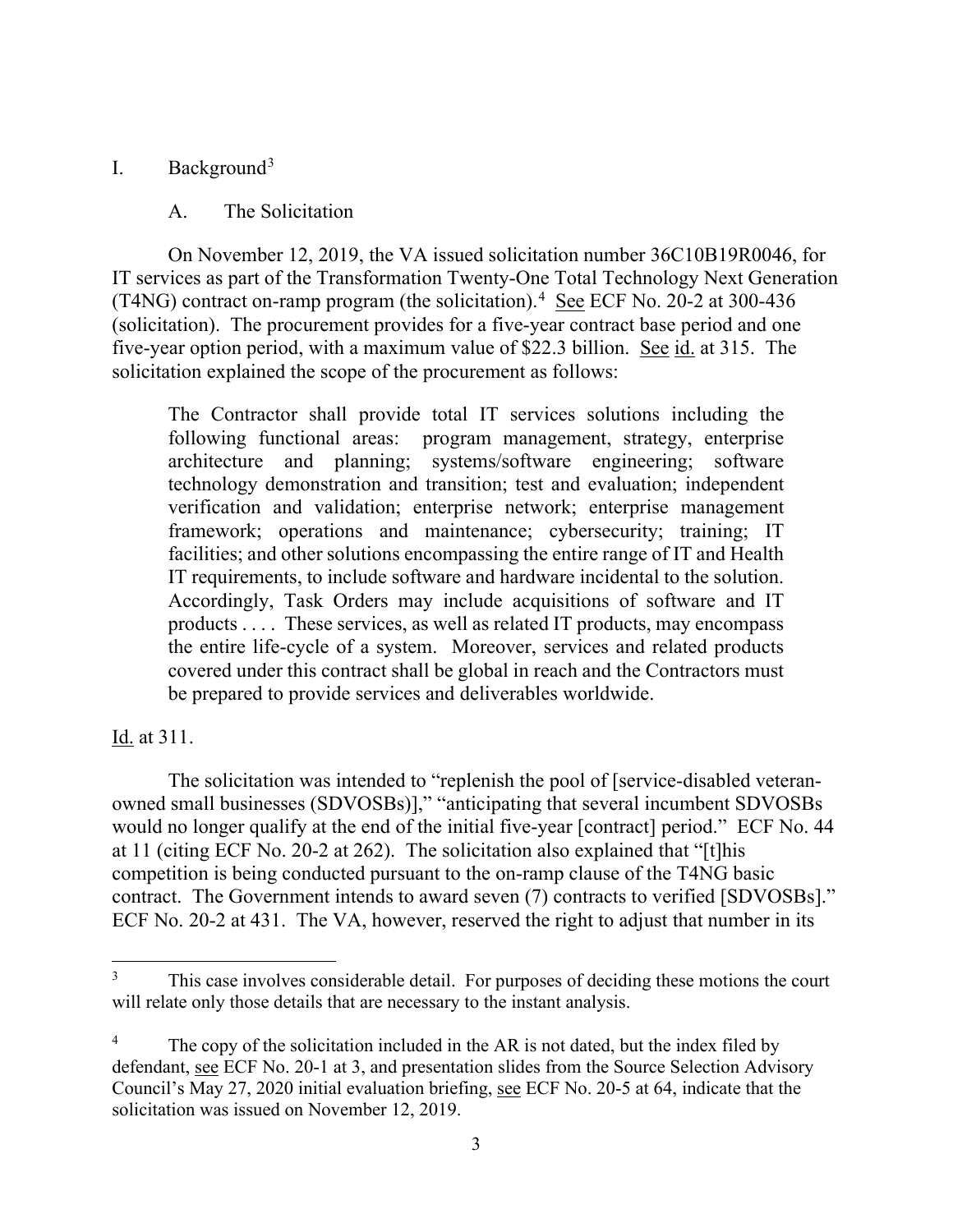discretion. See id. Awards were to be made on a best-value basis, considering five evaluation factors, including "Technical, Past Performance, Veterans Employment, Small Business Participation Commitment Factor (SBPC), and Price." Id. Those factors were valued as follows:

The Technical Factor is significantly more important than the Past Performance Factor, which is slightly more important than the Veterans Employment Factor which is slightly more important than the SBPC Factor, which is slightly more important that the Price Factor. The Technical Factor has two (2) Sub-factors: Sample Task Sub-Factor and Management Subfactor. Within the Sample Task Sub-factor, Sample Task 1 and Sample Task 2 are equally important. The Sample Task Sub-factor is significantly more important than the Management Sub-factor. All non-price factors, when combined, are significantly more important than the Price Factor. To receive consideration for award, a rating of no less than "Acceptable" must be achieved for the Technical Factor, all Technical Sub-factors, and the SBPC Factor. Offerors are cautioned that the awards may not necessarily be made to the lowest Price offered or the most highly rated technical proposals.

#### <u>Id.</u>

To promote an efficient evaluation process, the solicitation contemplated that "the evaluation [would] be conducted in phases, Step One and Step Two." Id. For Step One, the offerors were directed to submit a technical proposal and price proposal responding to Sample Task 1. See id. at 422-23. Following an evaluation of the Sample Task 1 response, the VA was to establish a competitive range, and select the offerors eligible to proceed to Step Two. See id. at 431. Offerors that did not advance to Step Two would be excluded from the competition, and those that proceeded were to submit a response to "Sample Task 2, the Management Sub-Factor, Past Performance Factor, Veterans Employment Factor, SBPC Factor, and Solicitation, Offer & Award Documents, Certifications & Representations and Terms and Conditions." See id. at 432. Following evaluation of Step Two proposals, the VA "may establish a competitive range and conduct discussions with all Offerors within the competitive range, or proceed directly to award without discussions." Id.

The sample tasks were intended to test the "Offeror's expertise and innovative capabilities to respond to the types of situations that may be encountered in performance of a contract resulting from this solicitation." Id. at 433. For this reason, "the Offerors [were not] given an opportunity to correct or revise a Sample Task response." Id. Responses to the sample tasks were evaluated in accord with the following:

(1) Understanding of Problems—The proposal will be evaluated to determine the extent to which the Offeror demonstrates a clear understanding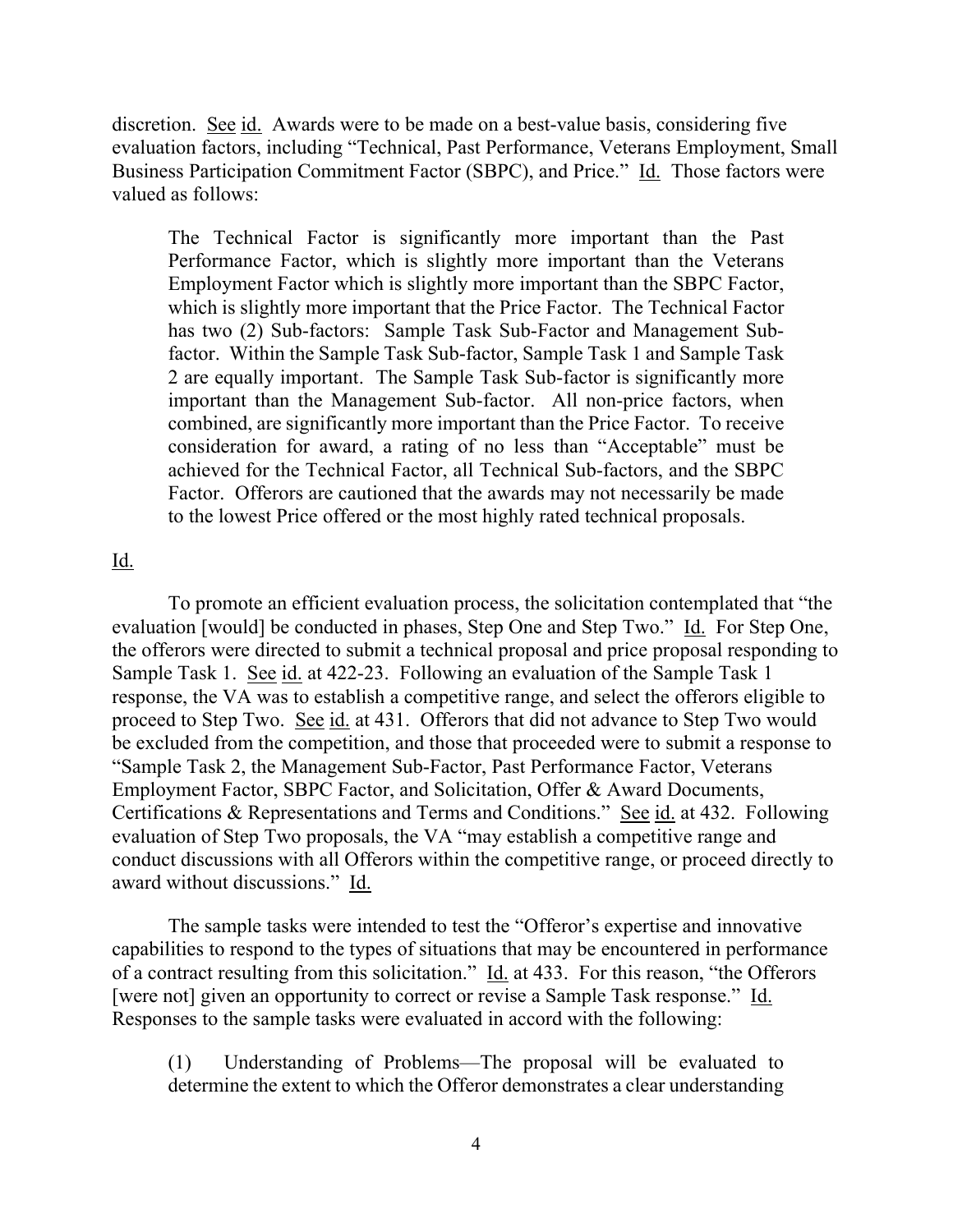of all features involved in solving the problems and meeting the requirements presented by the Sample Task; and the extent to which uncertainties are identified and resolutions proposed.

(2) Feasibility of Approach—The proposal will be evaluated to determine whether the Offeror's methods and approach to meeting the Sample Task requirements provides the Government with a high level of confidence of successful completion.

Id. And, considering the foregoing criteria, each sample task response was assigned one of the following overall adjectival ratings:

a. Outstanding—A proposal that meets or exceeds all of the Government's requirements, contains extensive detail, demonstrates a thorough understanding of the problems, and is highly feasible (low risk).

b. Good—A proposal that meets or exceeds all of the Government's requirements, contains at least adequate detail, demonstrates at least an understanding of the problems, and is at least feasible (low to moderate degree of risk).

c. Acceptable—A proposal that at least meets all of the Government's requirements, contains at least minimal detail, demonstrates at least a minimal understanding of the problems, and is at least minimally feasible (moderate to high degree of risk).

. . . .

e. Unacceptable—A proposal that contains a major error(s), omission(s), or deficiency(ies) that indicates a lack of understanding of the problems or an approach that cannot be expected to meet requirements or involves a very high risk; and none of these conditions can be corrected without a major rewrite or revision of the proposal. A proposal that fails to meet any of the Government's requirements after the final evaluation shall be ineligible for award regardless of whether it can be corrected without a major rewrite or revision of the proposal.

ECF No. 20-4 at 418 (subsection d is omitted because it is inapplicable to evaluations of the sample tasks).

B. Sample Task 1

In Sample Task 1, the VA sought responses to the following hypothetical scenario: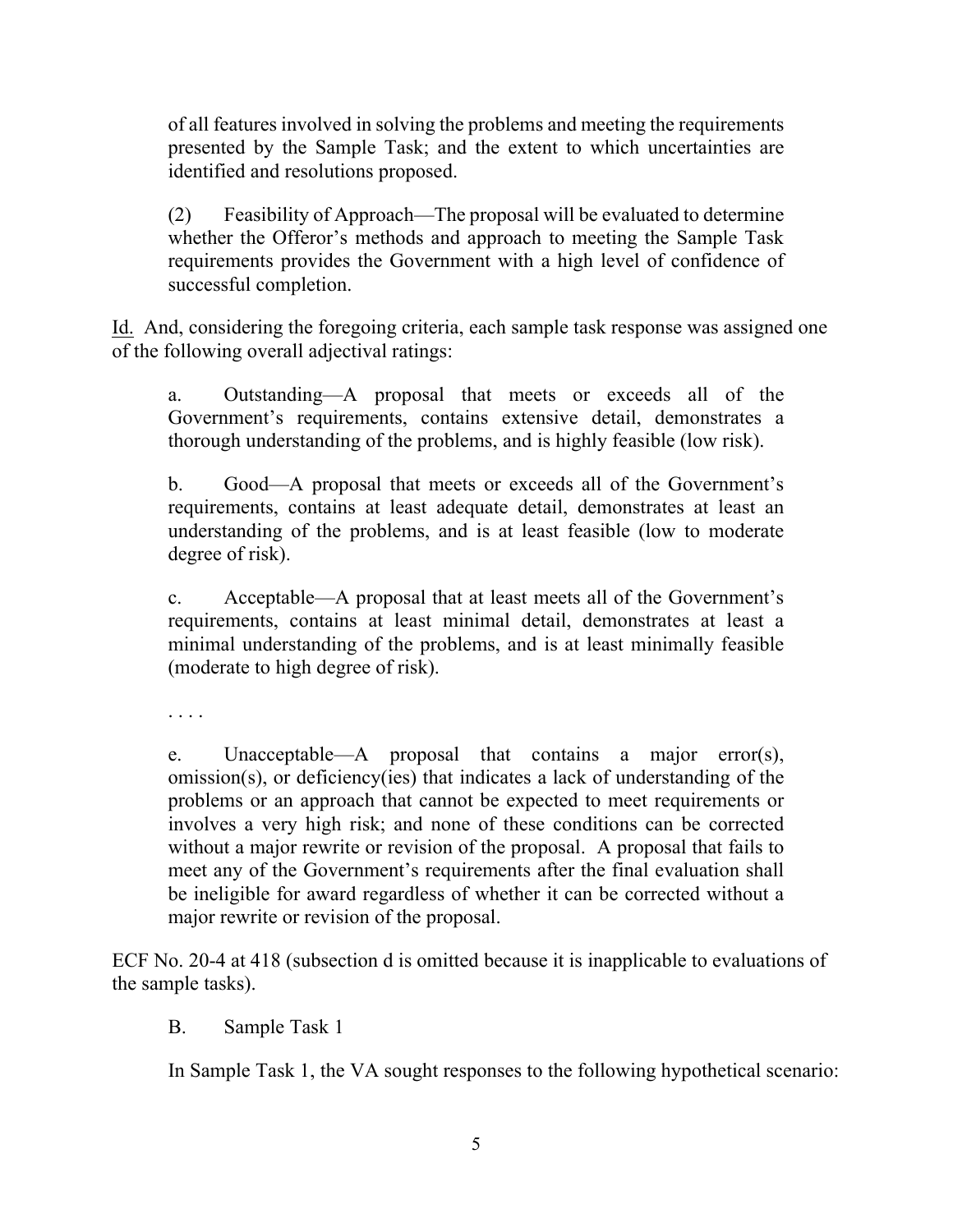The U.S. Department of Veterans Affairs (VA) signed a multi-year contract to modernize its electronic health record (EHR) system and to replace its legacy Veterans Information Systems and Technology Architecture (VISTA) system. VA's infrastructure/Information Technology (IT) components will need to be analyzed, reported, prioritized, remediated, and tracked to prepare VA for the new EHR system. Using the T4NG Performance Work Statement, describe in detail your approach to analyze, remediate, and report VA infrastructure/IT deficiencies across the organization to prepare VA facilities for the new EHR system.

ECF No. 20-2 at 502. The language of Sample Task 1 incorporated by reference the requirements included in the performance work statement (PWS), which is part of the solicitation. See id. at 307-70. The VA gave offerors seven business days to submit their responses, which were limited to a maximum of twenty-five pages. See id. at 269.

To assist in evaluating the Sample Task 1 responses, the VA "prepared a 'Government developed solution' as a benchmark against which to evaluate offerors' understanding of the problem and feasibility of their approach in their sample task one responses." ECF No. 44 at 15 (citing ECF No. 20-12 at 911). In developing this evaluation tool, the VA "identified all of the high level focus areas . . . that an offeror would have had to address in order to successfully execute the effort, as well as the lower-level focus areas . . . that were intrinsic to each high level focus area." Id.

The Sample Task 1 responses were assigned strengths, weaknesses, or deficiencies in each of the five high level focus areas, according to the following criteria:

Strength. Any aspect of a proposal that, when judged against a stated evaluation criterion, enhances the merit of the proposal or increases the probability of successful performance of the contract. A significant strength appreciably enhances the merit of a proposal or appreciably increases the probability of successful contract performance.

Weakness. A flaw in a proposal that increases the risk of unsuccessful contract performance. A significant weakness in a proposal is a flaw that appreciably increases the risk of unsuccessful contract performance.

Deficiency. A material failure of a proposal to meet a Government requirement, or a combination of significant weaknesses in a proposal that increases the risk of unsuccessful contract performance to an unacceptable level.

ECF No. 20-4 at 419. Strengths and weaknesses were to be assigned only for the high level focus areas. See ECF No. 20-12 at 1093.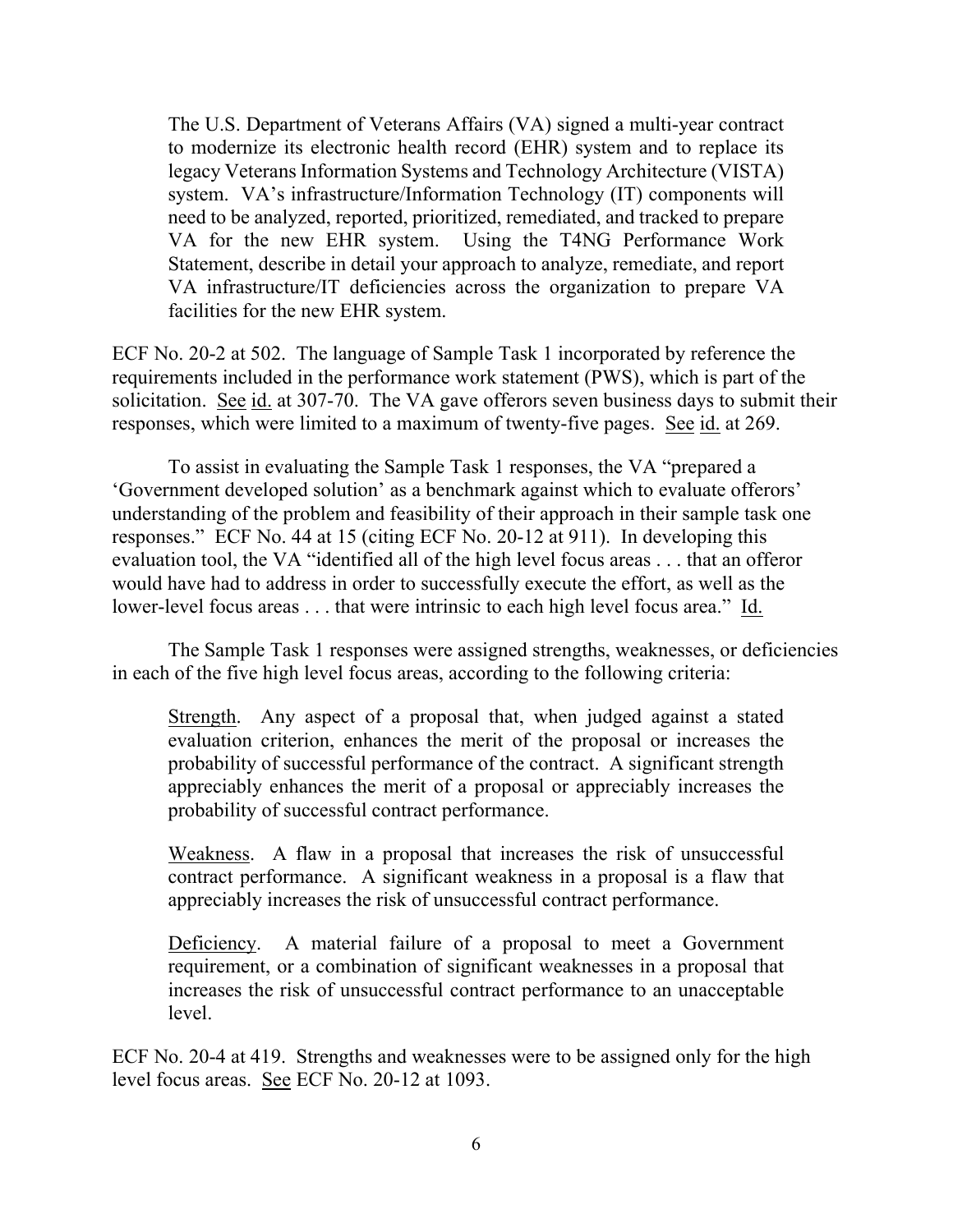The VA subsequently issued an amendment to the solicitation to "1) Revise portions of the Proposal Format requirements as provided within Section L.10 of the Solicitation; and, 2) Allow for resubmittal of only the Sample Task 1 as necessary to ensure the instructions are met as described below." ECF No. 20-2 at 510-11. The VA stressed that:

The Technical Evaluation Approach, as stated within Section M.C.1.a of the Solicitation, remains unchanged; Offerors are only being provided this limited opportunity to resubmit Sample Task 1 to ensure compliance with Section L.10.2.a, Format, as amended herein. Future opportunities to correct or revise a Sample Task response will not be provided.

Id. at 511. It further noted that, "Offerors are reminded and cautioned that all Solicitation requirements, as amended herein, to include proposal formatting, must be strictly adhered to." Id. In response to the amendment, all offerors resubmitted their proposals. See ECF No. 20-4 at 56-352 (offerors' revised Sample Task 1 proposals).

#### C. Organizational Conflict of Interest Determination

Because Sample Task 1 involved the electronic health record modernization (EHRM) system and, in 2018, the VA signed a multi-year contract with Cerner Corporation to replace that system, the contracting officer reviewed the task to "determine if Cerner Corporation or any of its subcontractors performing under the EHRM contract would have an Organizational Conflict of Interest (OCI) with the T4NG On-Ramp solicitation as a result of information that may cause an unfair competitive advantage." ECF No. 20-20 at 2. The contracting officer considered Federal Acquisition Regulation (FAR) 9.505(b), which defines OCIs, and consulted the Source Selection Evaluation Board (SSEB) Chairperson "who led the effort in developing Sample Task 1 and its corresponding solution." Id. at 1-2. The contracting officer "confirmed that in order to provide a response to the Sample Task 1 question, Offerors do not need any nonpublic knowledge of [EHRM] end state requirements, nor would access to any non-public information pertaining to EHR provide an Offeror with a competitive advantage." Id. Instead, Sample Task 1 required a detailed overview of the offeror's approach to "analyze, remediate, and report VA infrastructure/IT deficiencies," which "would be essentially the same for any other major IT system similar in size and scope; therefore, [it] is not specific to the EHR system." Id. at 2.

The contracting officer concluded that, because "the solution to Sample Task 1 does not require the Offerors to have any non-public knowledge of Cerner or []EHRM end state requirements, any proprietary information Cerner or any of its subcontractors have as a result of the EHRM contract, would not present an unfair competitive advantage." Id. (footnote omitted). This conclusion "extends to other contractors that may have indirectly supported EHRM efforts through contracts and orders beyond the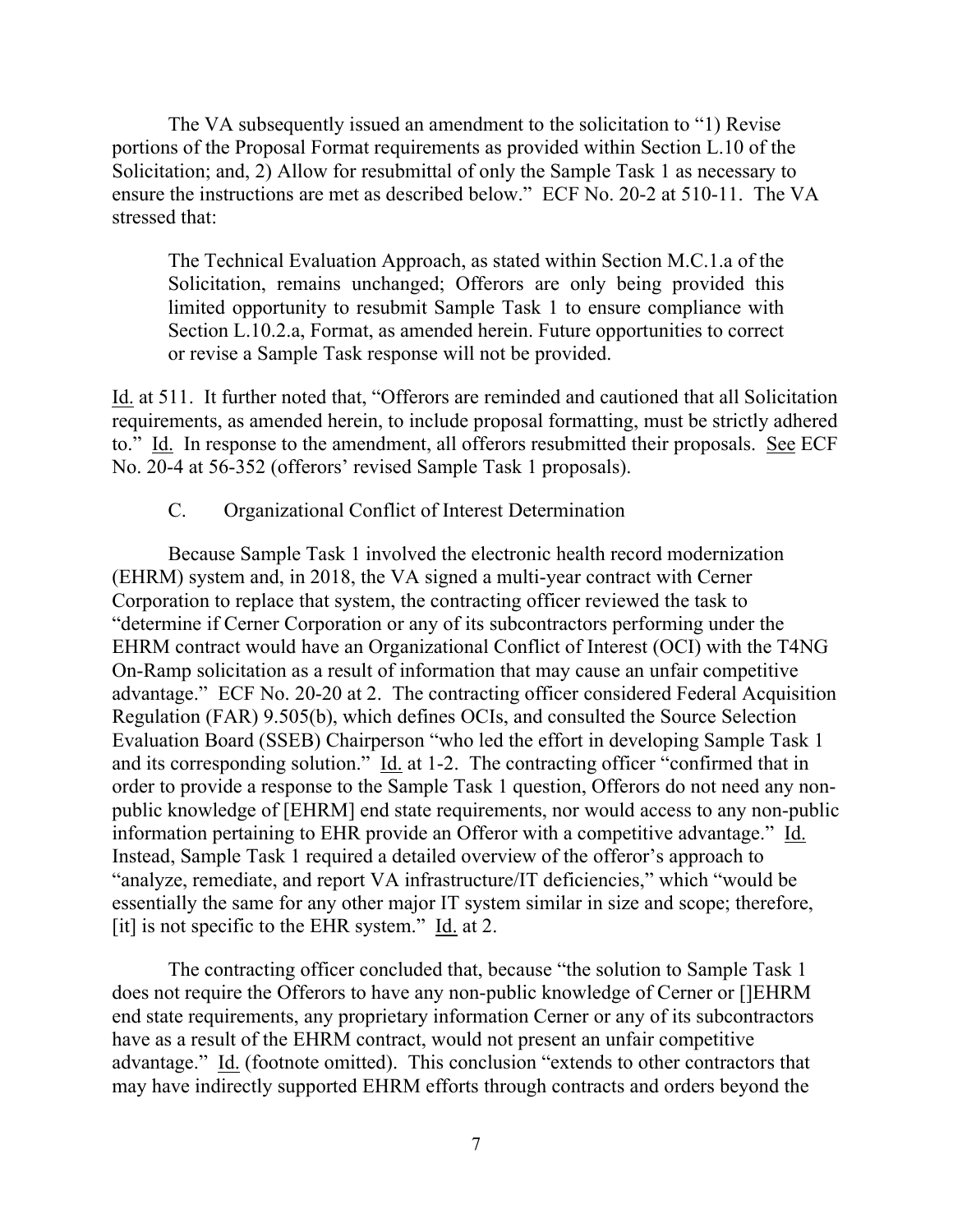Cerner EHRM contract." Id. at n.1. Thus, the contracting officer determined that no OCI existed "that would preclude Cerner or any of its subcontractors from participating in the solution." Id.

## D. First Competitive Range Determination

Of the ninety-four proposals evaluated by the VA, "61 proposals were rated 'Unacceptable;' 21 proposals were rated 'Acceptable;' eight (8) proposals were rated 'Good;' and four (4) proposals were rated 'Outstanding.' The evaluated prices of the 94 offerors ranged from a low of \$6.13 Billion to a high of \$16.33 Billion." ECF No. 20-5 at 239 (June 4, 2020 Source Selection Authority (SSA) memorandum for record determining the competitive range); see also id. at 196 (May 27, 2020 SSA Step One Evaluation Summary). In determining the competitive range, the SSA excluded all offerors with "unacceptable" Sample Task 1 ratings. See id. at 239. The SSA determined that excluding the sixty-one unacceptable proposals was appropriate because "Sample Task 1 was significantly more important than Price." Id. at 240. The SSA also noted that "there was ample competition among Offerors with 'Acceptable' or better technical proposals with low evaluated prices." Id. The contracting officer concurred with the SSA's conclusion and thirty-three offerors were included in the competitive range for evaluation in Step Two. See id.

### E. Step Two Evaluation and Competitive Range Determination

The VA released Sample Task 2 to the offerors in the competitive range on June 30, 2020; proposals were due on July 10, 2020. See ECF No. 20-5 at 255 (email releasing Sample Task 2); ECF No. 20-12 at 1084 (October 20, 2020 SSA Interim Evaluation Briefing). Sample Task 2 required offerors to create an application that allowed users to submit a sample form digitally and to provide a narrative description of their approach to the task along with a separate technical description of what they built and an architecture diagram of what they used to do it. See ECF No. 20-12 at 913-14. Offerors were required to provide, in addition to their response to Sample Task 2, the management proposal—including all contractor teaming agreements (CTAs)—and past performance, Veterans employment, and small business participation proposal volumes. See ECF No. 20-2 at 425-26. The SSEB then evaluated the proposals and presented the results of its evaluation to the Source Selection Advisory Council (SSAC) and the SSA in a "detailed slide presentation and thorough discussion of the evaluation assessments pertaining to each Step Two proposal." ECF No. 20-12 at 1286. In summary, the proposals were rated as follows:

24 proposals were rated "Acceptable," eight (8) proposals were rated "Good," and one (1) proposal was rated "Outstanding" in the Technical Factor. All 33 proposals were rated "Low Risk" in the Past Performance Factor. In the Veterans Employment Factor, the 33 proposals ranged from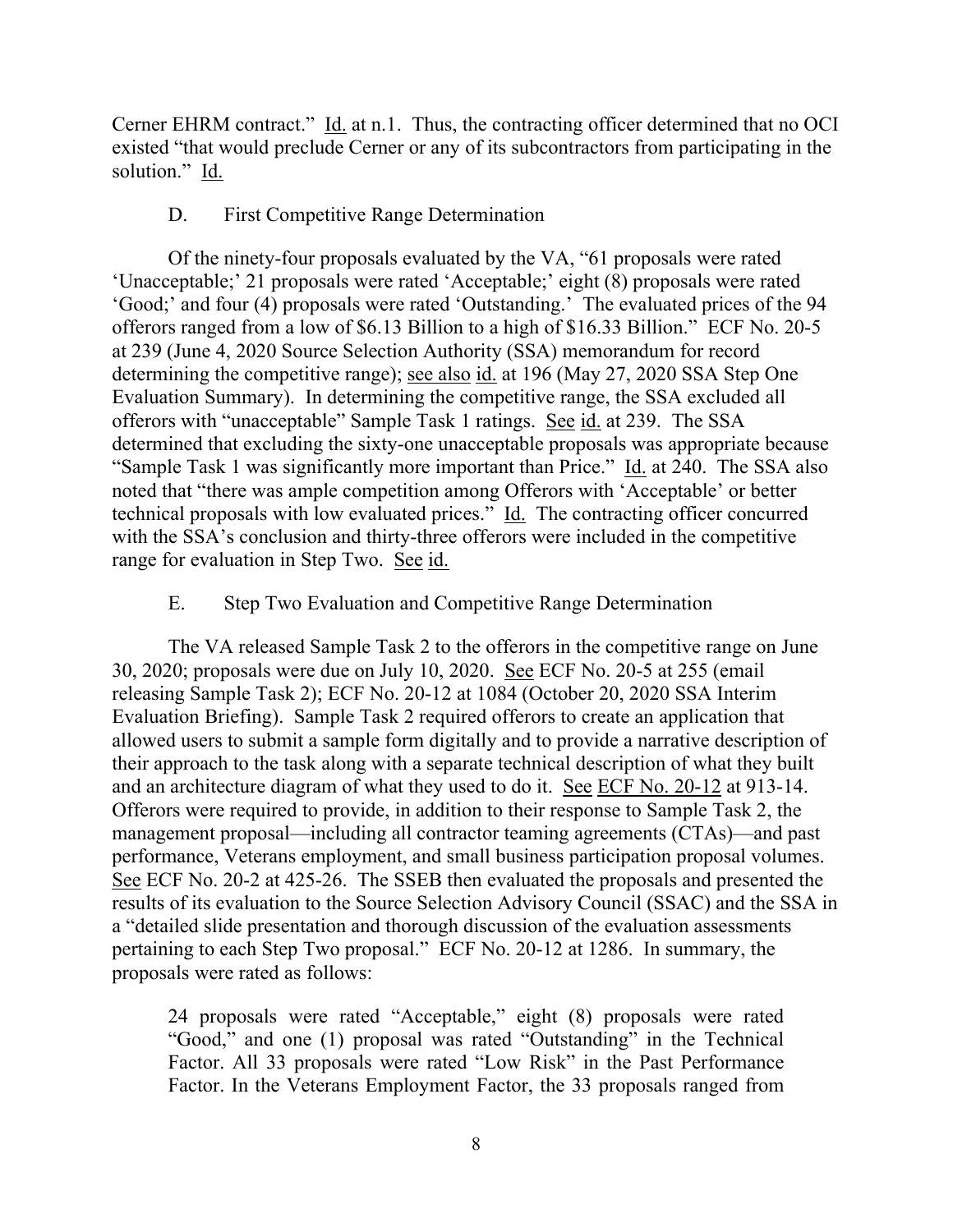eight (8) to 18,182 employees and one (1) to 4,574 Veteran employees, and the percentage of Veterans employed ranged from 4.41 percent to 71.08 percent. For the SBPC Factor, four (4) proposals were rated "Susceptible to Being Made Acceptable," two (2) proposals were rated "Acceptable," ten (10) were rated "Good," and 17 were rated "Outstanding." The evaluated prices ranged from a low of \$6.62 billion to a high of \$10.48 billion.

ECF No. 20-12 at 1286-87 (October 23, 2020 SSA Memorandum for Record re: Step Two Competitive Range Determination); see also id. at 1282-83 (SSEB Step Two Evaluation Summary).

The SSA considered "all factors and sub-factors and their relative importance," and determined that offerors rating "Acceptable" in the technical factor should be excluded from the competitive range because "they were not among the most highly rated proposals with a realistic prospect for award." Id. at 1288. The SSA determined that "reviewing the detailed findings" of the offerors' evaluations revealed that those rated "Acceptable" "presented a higher degree of risk in the Sample Task responses than those Offerors rated 'Good' or better in the Technical Factor." Id. The SSA also considered the offerors' past performance—the second most important factor as defined by the solicitation—and determined that, although they were each "assessed a varying number of weaknesses, each was considered Low Risk and therefore essentially equal in that Factor." Id.

The SSA also "considered the fact" that some of the offerors rated "Acceptable" in the technical factor "were stronger in the remaining factors . . . and/or proposed lower evaluated prices" than higher rated offerors. Id. The SSA determined that, given the relative importance of the technical factor and past performance factor, "none of these differences were significant enough to outweigh the 'Good' or better ratings received for the Technical Factor." Id. The contracting officer concurred with the SSA's determination that the nine offerors that received "Good" or better ratings in the technical factor would compose the competitive range for discussions. Id. at 1289.

After discussions and final proposal revisions, the SSEB presented the SSA with the final results of evaluation on November 18, 2020. See ECF No. 20-19 at 729 (Memorandum re: Fair and Reasonable Price Determination). The SSA determined to award contracts to all nine offerors in the competitive range for award, see id., the contracting officer determined that all nine offerors proposed fair and reasonable prices, see id. at 730, and the VA issued its Source Selection Decision awarding contracts to each of the nine offerors in the competitive range, see id. at 768-72.

# F. Plaintiff's Evaluation

Plaintiff was given an "Acceptable" rating for Sample Task 1 and "Good" for Sample Task 2. ECF No. 20-12 at 916 (VA's Technical Factor Initial Evaluation Report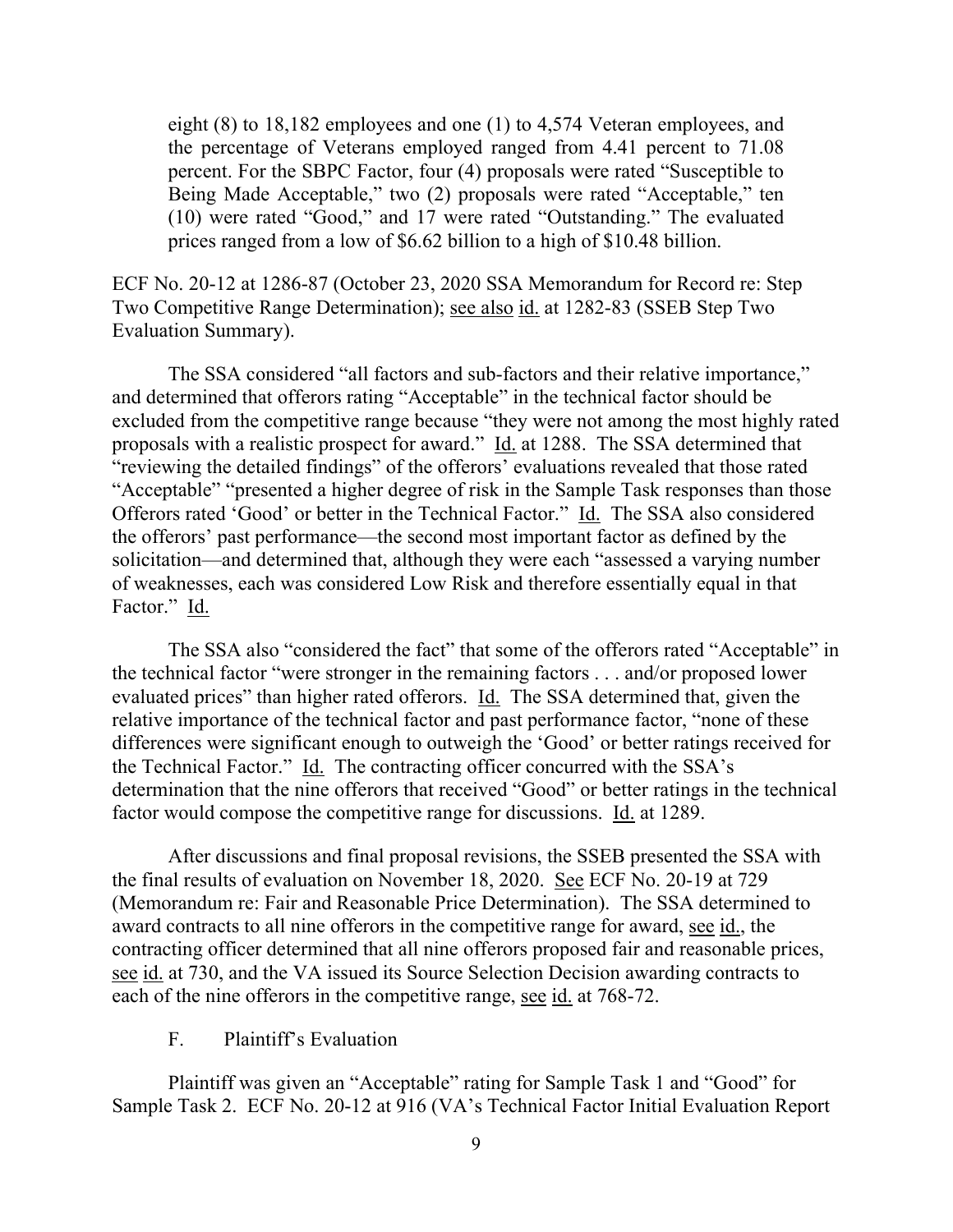for plaintiff). Plaintiff's Sample Task 1 rating was based on an assessment of one significant strength, one strength, and three weaknesses. See id. at 917-21. The weaknesses were the result of plaintiff's proposal providing only "minimal detail" in its approach to "analyz[ing] and remediat[ing]" the agency's IT network deficiencies, infrastructure equipment deficiencies, and component deficiencies. Id. at 919; see also id. at 919-21. The evaluation explained that the lack of detail adds risk for the agency that plaintiff's proposal may not meet the VA's needs, may ultimately disrupt patient care, and may result in inferior performance for clinicians. See id. at 919-21.

Plaintiff's Sample Task 2 was given one significant strength, four strengths, and one significant weakness. See id. at 922-25. The significant weakness was based on plaintiff's architecture/network diagram "demonstrat[ing] a lack of understanding on how to depict its overall software architecture." Id. at 925. The evaluation explained that plaintiff failed to depict several of its environments and systems in its diagram, which "appreciably increases the risk that the Offeror will not be able to create applications utilizing cloud platforms, environments, and cloud services." Id.

"Based on the relative importance of the sample tasks, wherein each sample task was of equal importance, and considering the qualitative evaluation results of the individual sample tasks," plaintiff received an overall "Sample Task Subfactor rating of **ACCEPTABLE**." Id. at 916 (emphasis in original). Plaintiff received a management subfactor rating of "**Acceptable**," based on one assessed strength. Id. at 927 (the VA's Technical Factor Management Subfactor Initial Evaluation Report for plaintiff) (emphasis in original). "Based on the evaluation results of the Technical subfactors and with due consideration given to the weights for those subfactors," plaintiff received an overall rating for the technical factor of "**ACCEPTABLE**." Id. at 910 (emphasis in original).

Plaintiff was rated "Low Risk" on the past performance factor, id. at 929-31, had a veteran employment percentage of [ ] percent, see id. at 932, and received a rating of "**OUTSTANDING**" for its small business participation factor, id. at 933-34 (emphasis in original). Plaintiff proposed an evaluated price of \$7,779,476,007.31. See id. at 1287 (summarizing the offerors' ratings and prices). The offerors' proposed prices ranged from "a low of \$6.62 billion to a high of \$10.48 billion." Id.

#### G. Procedural History

The VA informed plaintiff that it was not included in the competitive range and had, therefore, been eliminated from the competition on October 23, 2020. See ECF No. 20-13 at 8-9. Plaintiff requested a debriefing on its evaluation, which the VA provided on November 3, 2020. See id. at 124-80. Plaintiff filed a protest of its exclusion from the competitive range with the Government Accountability Office (GAO) on November 13, 2020. See ECF No. 20-14 at 1-25. The GAO denied the protest on February 22,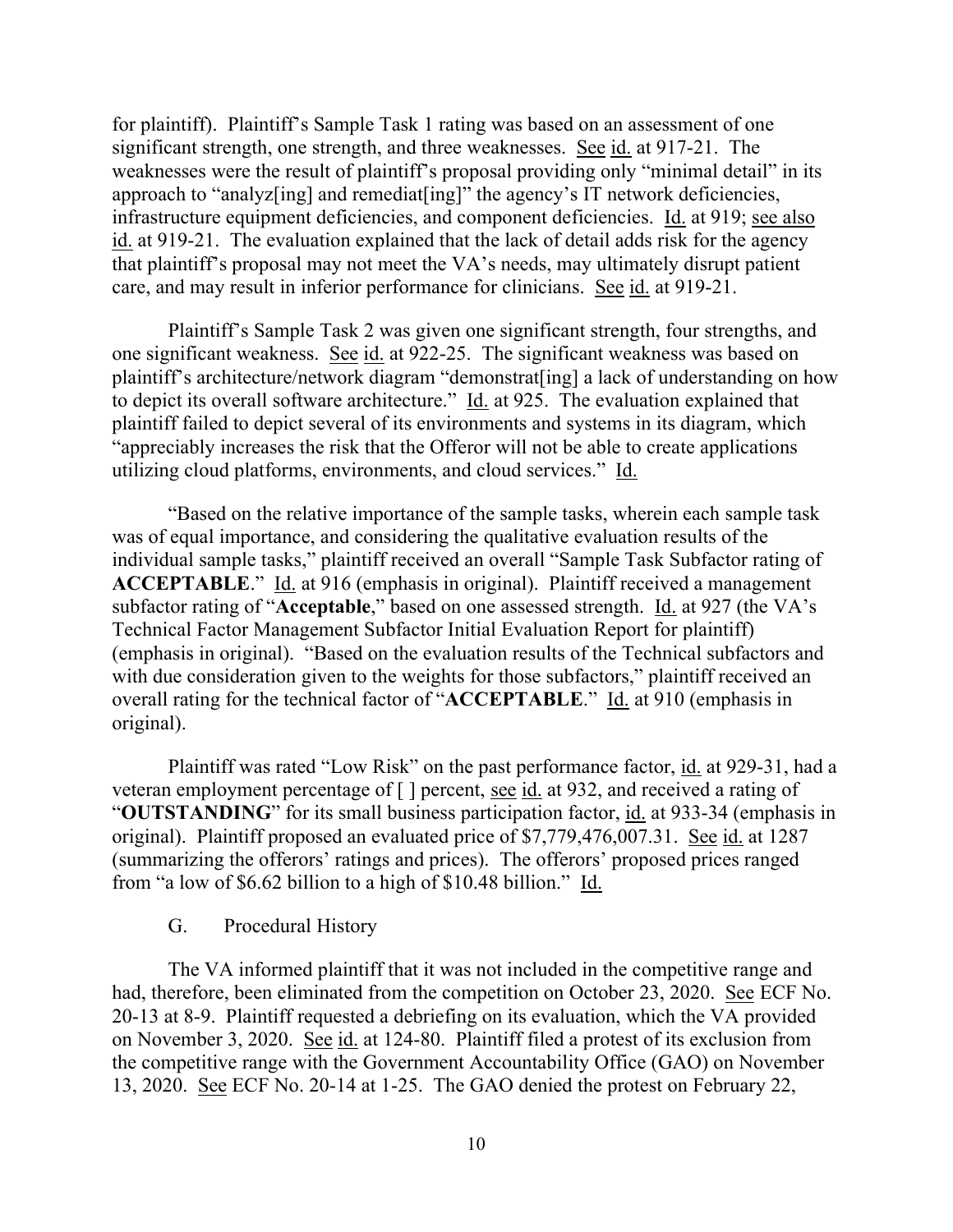2021, see ECF No. 20-17 at 180-94. Plaintiff filed its complaint in this court on March 2, 2021, see ECF No. 1, and amended its complaint on March 22, 2021, see ECF No. 26.

#### II. Legal Standards

In its amended complaint, plaintiff invokes this court's bid protest jurisdiction. See ECF No. 26 at 2. This court's bid protest jurisdiction is based on the Tucker Act, which gives the court authority:

to render judgment on an action by an interested party objecting to a solicitation by a Federal agency for bids or proposals for a proposed contract or to a proposed award or the award of a contract or any alleged violation of statute or regulation in connection with a procurement or a proposed procurement. . . . without regard to whether suit is instituted before or after the contract is awarded.

28 U.S.C. § 1491(b)(1). The Tucker Act also states that the court may grant "any relief the court considers proper . . . including injunctive relief." 28 U.S.C. § 1491(b)(2).

To establish jurisdiction, a plaintiff must therefore demonstrate that it is an "interested party." 28 U.S.C.  $\S$  1491(b)(1). The Federal Circuit has held that the "interested party" requirement "imposes more stringent standing requirements than Article III." Weeks Marine, Inc. v. United States, 575 F.3d 1352, 1359 (Fed. Cir. 2009). Though the term "interested party" is not defined by the statute, courts have construed it to require that a protestor "establish that it '(1) is an actual or prospective bidder and (2) possess[es] the requisite direct economic interest." See id. (quoting Rex Serv. Corp. v. United States, 448 F.3d 1305, 1308 (Fed. Cir. 2006)) (alteration in original).

Once jurisdiction is established, the court's analysis of a "bid protest proceeds in two steps." Bannum, Inc. v. United States*,* 404 F.3d 1346, 1351 (Fed. Cir. 2005). First, the court determines, pursuant to the Administrative Procedure Act standard of review, 5 U.S.C. § 706, whether the "agency's action was arbitrary, capricious, an abuse of discretion, or otherwise not in accordance with [the] law." Glenn Def. Marine (ASIA), PTE Ltd. v. United States, 720 F.3d 901, 907 (Fed. Cir. 2013) (citing 28 U.S.C. § 1491(b)(4) (adopting the standard of 5 U.S.C. § 706)). If the court finds that the agency acted in error, the court then must determine whether the error was prejudicial. See Bannum, 404 F.3d at 1351.

To establish prejudice, "a protester must show 'that there was a substantial chance it would have received the contract award but for that error.'" Alfa Laval Separation, Inc. v. United States, 175 F.3d 1365, 1367 (Fed. Cir. 1999) (quoting Statistica, Inc. v. Christopher, 102 F.3d 1577, 1582 (Fed. Cir. 1996)). "In other words, the protestor's chance of securing the award must not have been insubstantial." Info. Tech. & Applications Corp. v. United States, 316 F.3d 1312, 1319 (Fed. Cir. 2003) (citations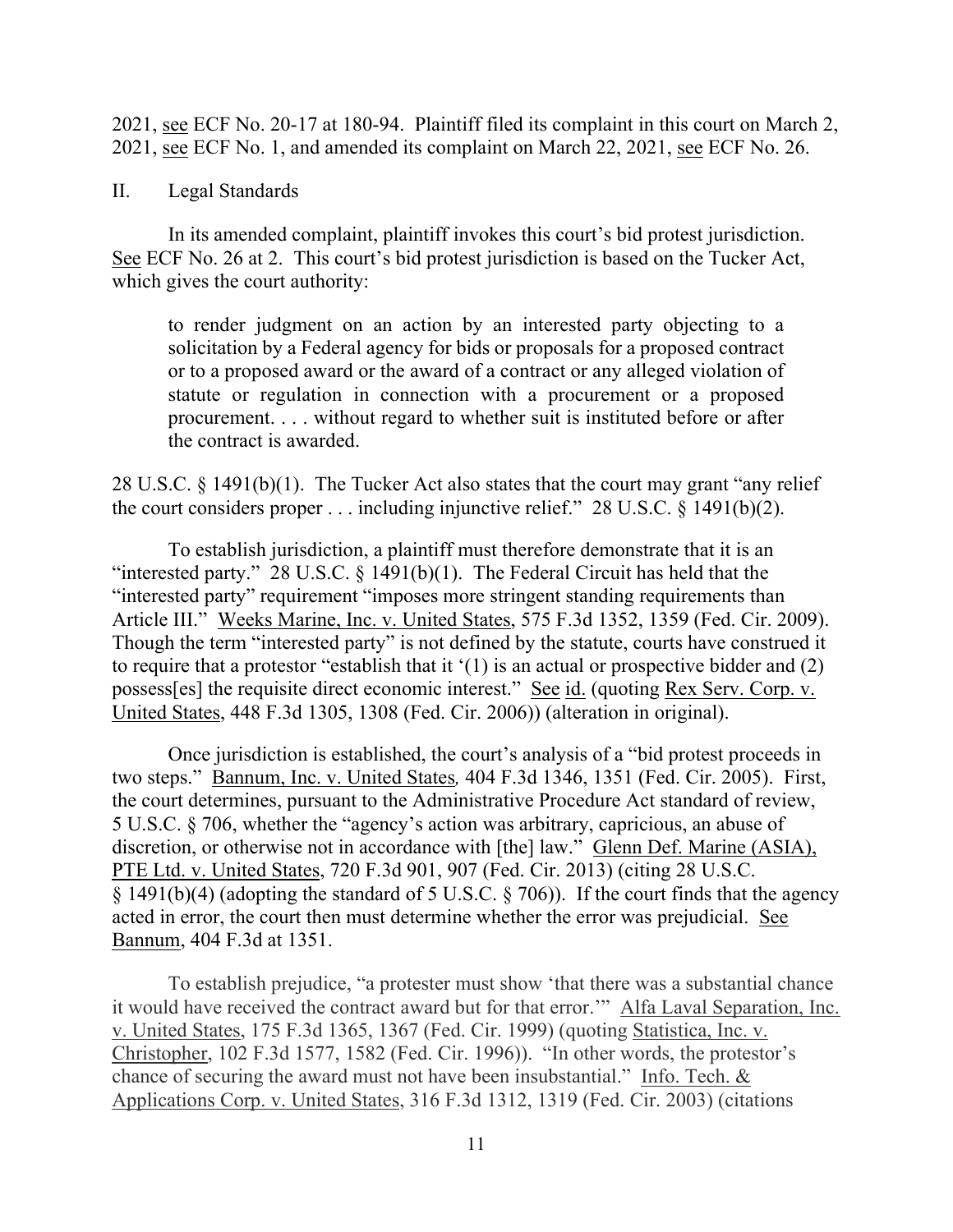omitted). The substantial chance requirement does not mean that plaintiff must prove it was next in line for the award but for the government's errors. See Sci. & Mgmt. Res., Inc. v. United States, 117 Fed. Cl. 54, 62 (2014); see also Data Gen. Corp. v. Johnson, 78 F.3d 1556, 1562 (Fed. Cir. 1996) ("To establish prejudice, a protester is not required to show that but for the alleged error, the protester would have been awarded the contract."). But plaintiff must, at minimum, show that "had the alleged errors been cured, . . . 'its chances of securing the contract [would have] increased.'" Precision Asset Mgmt. Corp. v. United States, 125 Fed. Cl. 228, 233 (2016) (quoting Info. Tech., 316 F.3d at 1319).

Given the considerable discretion allowed contracting officers, the standard of review is "highly deferential." Advanced Data Concepts, Inc. v. United States, 216 F.3d 1054, 1058 (Fed. Cir. 2000). As the Supreme Court of the United States has explained, the scope of review under the "arbitrary and capricious" standard is narrow. See Bowman Transp., Inc. v. Arkansas-Best Freight Sys., Inc., 419 U.S. 281, 285 (1974). "A reviewing court must 'consider whether the decision was based on a consideration of the relevant factors and whether there has been a clear error of judgment," and "[t]he court is not empowered to substitute its judgment for that of the agency.'" Id. (quoting Citizens to Preserve Overton Park v. Volpe, 401 U.S. 402, 416 (1971)); see also Weeks Marine, 575 F.3d at 1368-69 (stating that under a highly deferential rational basis review, the court will "sustain an agency action 'evincing rational reasoning and consideration of relevant factors'") (citing Advanced Data Concepts, 216 F.3d at 1058).

#### III. Analysis

According to plaintiff, the VA "neglected to give each proposal a full and fair consideration based on all evaluation criteria." ECF No. 40-1 at 5 (plaintiff's memorandum in support of its motion). Specifically, plaintiff argues that the VA's evaluation was flawed because it "downgraded [plaintiff's] approach based on the omission of insignificant details in [plaintiff's] write up" for Sample Task 1 and failed to "evenhandedly apply its criteria" for that task. Id. Likewise, for Sample Task 2, plaintiff argues that the agency assigned it a significant weakness for "excluding a handful of references from a diagram in the proposal" that "appeared elsewhere in [plaintiff's] proposal narrative" and "did not treat other offerors the same as" plaintiff. Id. at 5-6. Finally, plaintiff contends that the VA "failed to give due consideration to the nontechnical evaluation factors" in its final competitive range determination, and instead "dispatched" the other factors in a manner "flatly inconsistent with real differences between the proposals." Id. at 6.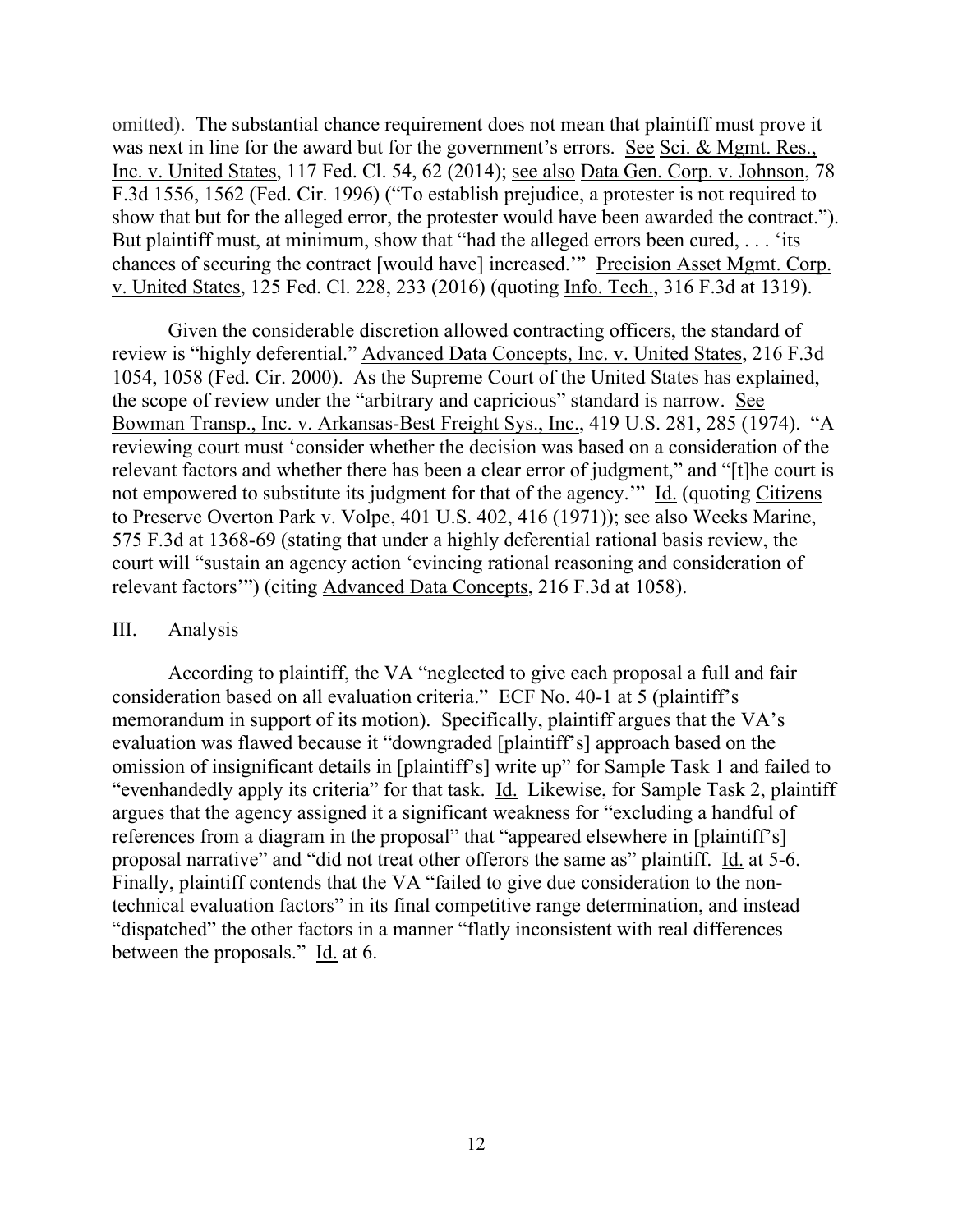Defendant responds that plaintiff's "challenges to VA's evaluation amount to mere disagreement with them."5 ECF No. 44 at 23. According to defendant, the record "extensively" documents the agency's "lawful and rational decision-making" in "expert technical evaluations by the SSEB and high-level review and independent analysis by the SSA" that "applied the solicitation criteria in evaluating different proposals differently." Id.

# A. Plaintiff Has Standing to Protest Its Exclusion from the Competitive Range

The record is clear that, for standing purposes, plaintiff was an actual offeror in the subject procurement. See Weeks Marine, 575 F.3d at 1359; see also ECF No. 26 at 2; ECF No. 20-3 at 138-207. Thus, to establish standing plaintiff must demonstrate that it has a direct economic interest in the procurement. See Weeks Marine, 575 F.3d at 1359. To demonstrate a direct economic interest sufficient to support standing, plaintiff must both show that it had a substantial chance of award and show that it was prejudiced by the agency's action. See Wis. Physicians Serv. Ins. Co. v. United States, 151 Fed. Cl. 22, 30 (2020). In short, plaintiff "must show that there was a 'substantial chance' it would have received the contract award but for the alleged error in the procurement process." Info. Tech., 316 F.3d at 1319 (citing Alfa Laval, 175 F.3d at 1367). To make the appropriate showing, plaintiff must demonstrate "more than a bare possibility of receiving the award." Precision Asset, 125 Fed. Cl. at 233 (citing Bannum, 404 F.3d at 1358) (affirming the trial court's determination that the plaintiff had not demonstrated a substantial chance of award when its "argument rest[ed] on mere numerical possibility, not evidence").

The parties agree that plaintiff has standing to bring its challenges to the VA's evaluation of its proposal. See ECF No. 53 at 3. The court agrees. Plaintiff has demonstrated that it had a substantial chance of being included in the competitive range. Plaintiff need not show actual causation to make such a showing. See Bannum, 404 F.3d at 1358 ("This test is more lenient than showing actual causation."). Plaintiff here has only alleged errors in its technical evaluation and error in the consideration of the past performance factor and veterans employment factor that, if valid, could have placed plaintiff within the final competitive range. See ECF No. 40-1 at 5-6; see also Wis. Physicians, 151 Fed. Cl. at 32. Plaintiff's position as a technically acceptable offeror that was not included in the competitive range, along with the alleged flaws in the VA's evaluation, are sufficient to establish plaintiff's substantial chance of inclusion in the competitive range. See Info. Tech., 316 F.3d at 1319.

<sup>&</sup>lt;sup>5</sup> Because intervenor-defendant's arguments track closely with defendant's arguments, the court will not separately discuss intervenor-defendant's arguments unless they are both different from the arguments made by defendant and pertinent to this decision.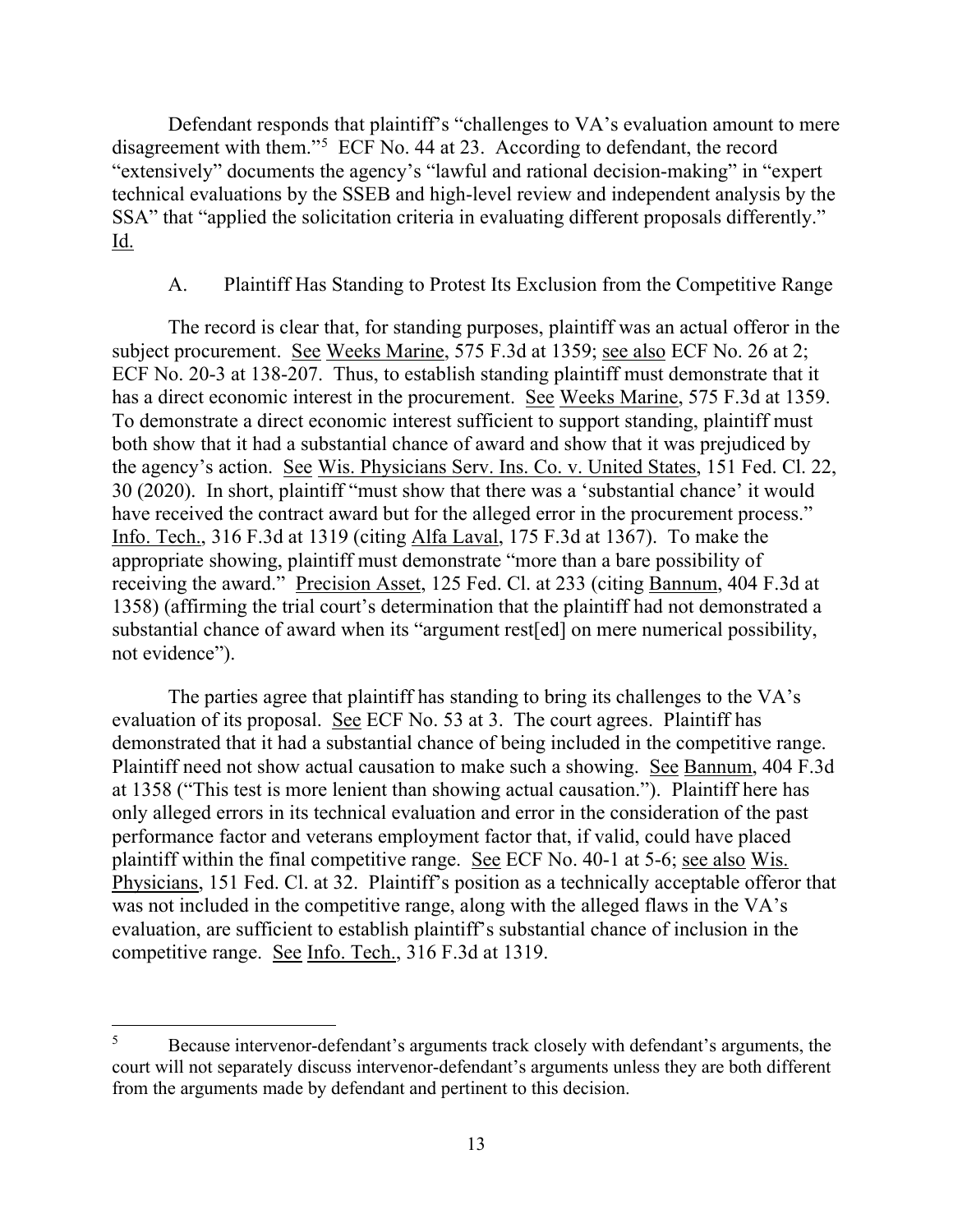- B. The VA's Evaluation of Plaintiff's Proposal Was Not Arbitrary or **Capricious** 
	- 1. The VA Appropriately Evaluated Plaintiff's Sample Task 1 and Applied the Evaluation Criteria Equitably

Plaintiff argues that the VA "shirked" its evaluation duty in reviewing its Sample Task 1 proposal "by introducing simplistic, short-hand devices that permitted it to eliminate offers before engaging in any critical evaluative analysis as procurement law and the Solicitation demanded." ECF No. 40-1 at 15. According to plaintiff, the agency failed to make this "critical examination" and instead relied on the short-hand "'detail' the more detail being more indicative of an offeror's understanding of a problem or approach to resolving a problem." Id. Plaintiff contends that it "fully described" its approach to the areas in which it was assigned weaknesses, id. at 16, and the VA "downgraded [plaintiff's] proposal with a weakness for not stating the very obvious conclusions of those analyses," id. at 17-18. See also id. at 18-22 (describing, as exemplars, multiple instances of plaintiff having demonstrated an understanding of the problem, but being downgraded for not stating an "obvious" conclusion). Ultimately, plaintiff argues, if the agency "had taken the time to consider the logical implications of what [plaintiff] proposed, [plaintiff] would not have been faulted for such alleged errors." Id. at 19. Plaintiff further argues that it understood "the RFP and the VA's practice in the predecessor T4NG procurement" to require it to describe how it would manage the task, but the VA failed to evaluate management in Sample Task 1. Id. at 23.

Plaintiff next argues that the agency treated its Sample Task 1 proposal differently from those of other offerors. See id. at 24-29. Plaintiff contends that "[t] here are at least three instances . . . where awardees failed to address elements the VA thought were necessary for analysis and remediation efforts, or addressed them with a similar degree of detail as [plaintiff]," but those offerors were not assigned the same weaknesses or faults. Id. at 25; see also id. at 25-28 (addressing the three examples).

Defendant responds that plaintiff's arguments are not supported by the record and the agency "properly evaluated detail under each high level and lower-level area to assess the offeror's understanding of the problem and feasibility of its approach." ECF No. 44 at 26. Defendant argues that the agency reasonably determined that the details plaintiff failed to include in its proposal were necessary and clearly included in the sample task instructions. See id. at 27-33. And, to the extent plaintiff argues that the solicitation instructions were unclear, defendant contends that plaintiff waived that challenge. See id. at 28. Defendant goes on to argue that the agency also considered plaintiff's management in its evaluation and assessed plaintiff its significant strength and strength on the merits of its management approach. See id. at 33-34.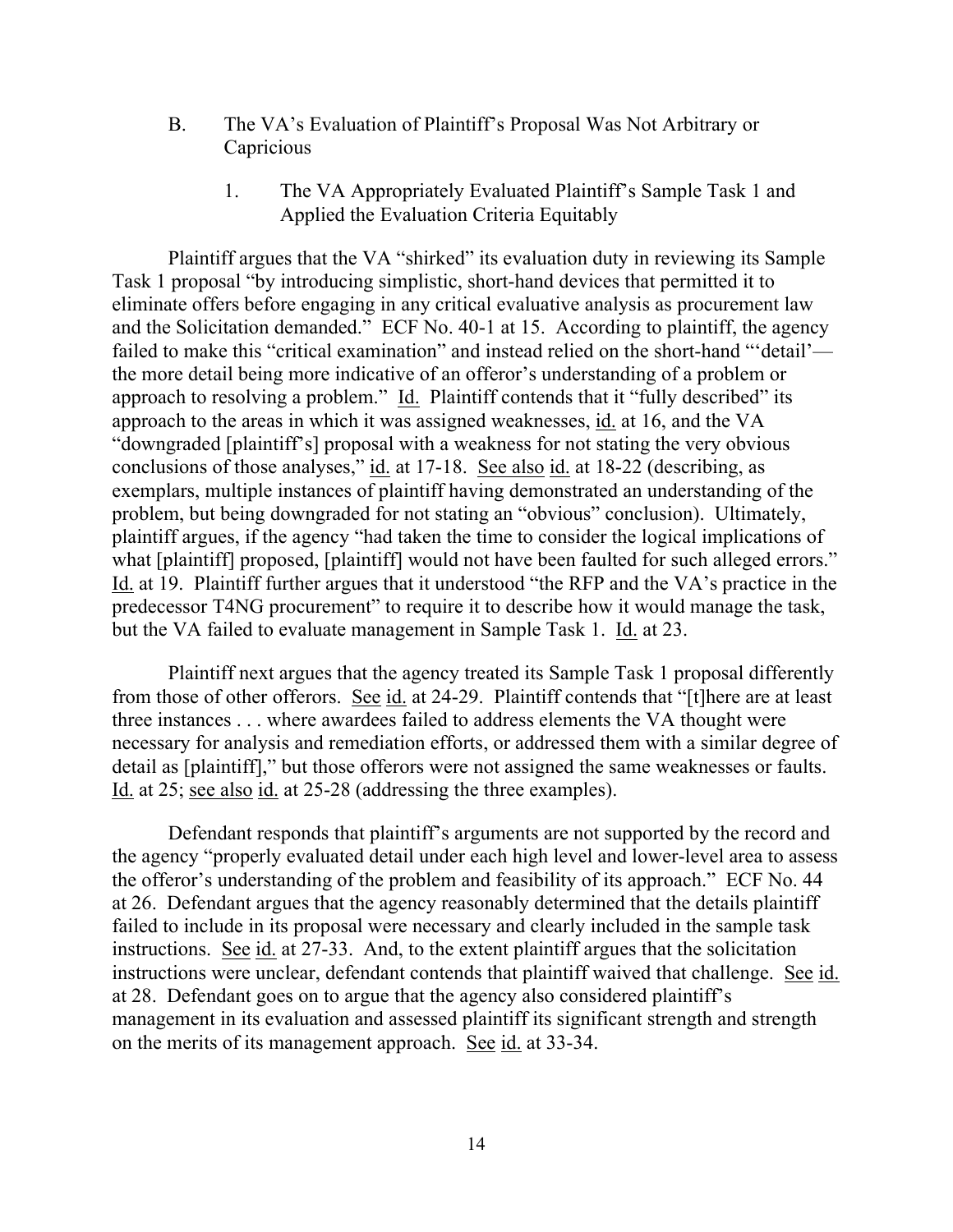Defendant further responds that "there are substantial differences in the proposals" that make the agency's evaluation of the proposals simply different, but not unfairly so. Id. at 34. Defendant argues that although the other offerors against which plaintiff compares its evaluation may have presented similar narrow issues to plaintiff's proposal, the overall proposals were substantially different. See id. at 35-37 (distinguishing the proposals' differences, with particular reference to plaintiff's three examples). According to defendant, "[t]he agency's different treatment of different proposals is supported by the record and should not be second-guessed by this Court." Id. at 37.

In the court's view, the agency's evaluation of plaintiff's proposal was reasonable and rational. The record reflects that the VA's evaluation was detailed and reasoned, and included review and discussion of each of plaintiff's assigned weaknesses. See ECF No. 20-12 at 917-21. It is not in the court's purview to "'substitute its judgment for that of the agency.'" Bowman, 419 U.S. at 285 (quoting Citizens to Preserve Overton Park, 401 U.S. at 416). If, as it has here, the VA has "articulate[d] a 'rational connection between the facts found and the choice made,'" the court will uphold the agency's decision. Id. (quoting Burlington Truck Lines v. United States, 371 U.S. 156, 168 (1962)). The court perceives no failure to consider relevant factors for evaluation or clear error of judgment by the VA that would support overturning the agency's conclusions about plaintiff's proposal weaknesses. See Bowman, 419 U.S. at 285. Instead, it appears that plaintiff's challenges to the VA's evaluation of the proposals amount to disagreements with the VA's conclusions.

Further, to prevail on its claims of disparate treatment, plaintiff must demonstrate that the VA "unreasonably downgraded its proposal for deficiencies that were 'substantively indistinguishable' from or nearly identical to those contained in other proposals." Office Design Grp. v. United States, 951 F.3d 1366, 1372 (Fed. Cir. 2020) (quoting Enhanced Veterans Sols., Inc. v. United States, 131 Fed. Cl. 565, 588 (2017)). If plaintiff fails to demonstrate that the proposals at issue are "indistinguishable for purposes of the evaluation, then the exercise instead crosses the line and involves the second guessing of 'minutiae,'" which is an inappropriate exercise for the court to undertake. Enhanced Veterans, 131 Fed. Cl. at 588 (quoting E.W. Bliss Co. v. United States, 77 F.3d 445, 449 (Fed. Cir. 1996)).

A careful review of plaintiff's cited examples of allegedly disparate treatment demonstrates that plaintiff has not made the requisite showing that its proposal is "substantively indistinguishable" from the other quoters' proposals. See Office Design Grp., 951 F.3d at 1372. Plaintiff's examples represent granular similarities between the proposals that do not account for differences between the overall proposals and overall evaluations.<sup>6</sup> See, e.g., ECF No. 40-1 at 25-26 (discussing plaintiff's example of the

 $6\,$  For example, while, as plaintiff points out, offeror 44 and plaintiff were assigned a significant weakness and a weakness, respectively, for their lack of detail on the high-level focus area "Analyze/Remediate Infrastructure Deficiencies," the two proposals overall were different,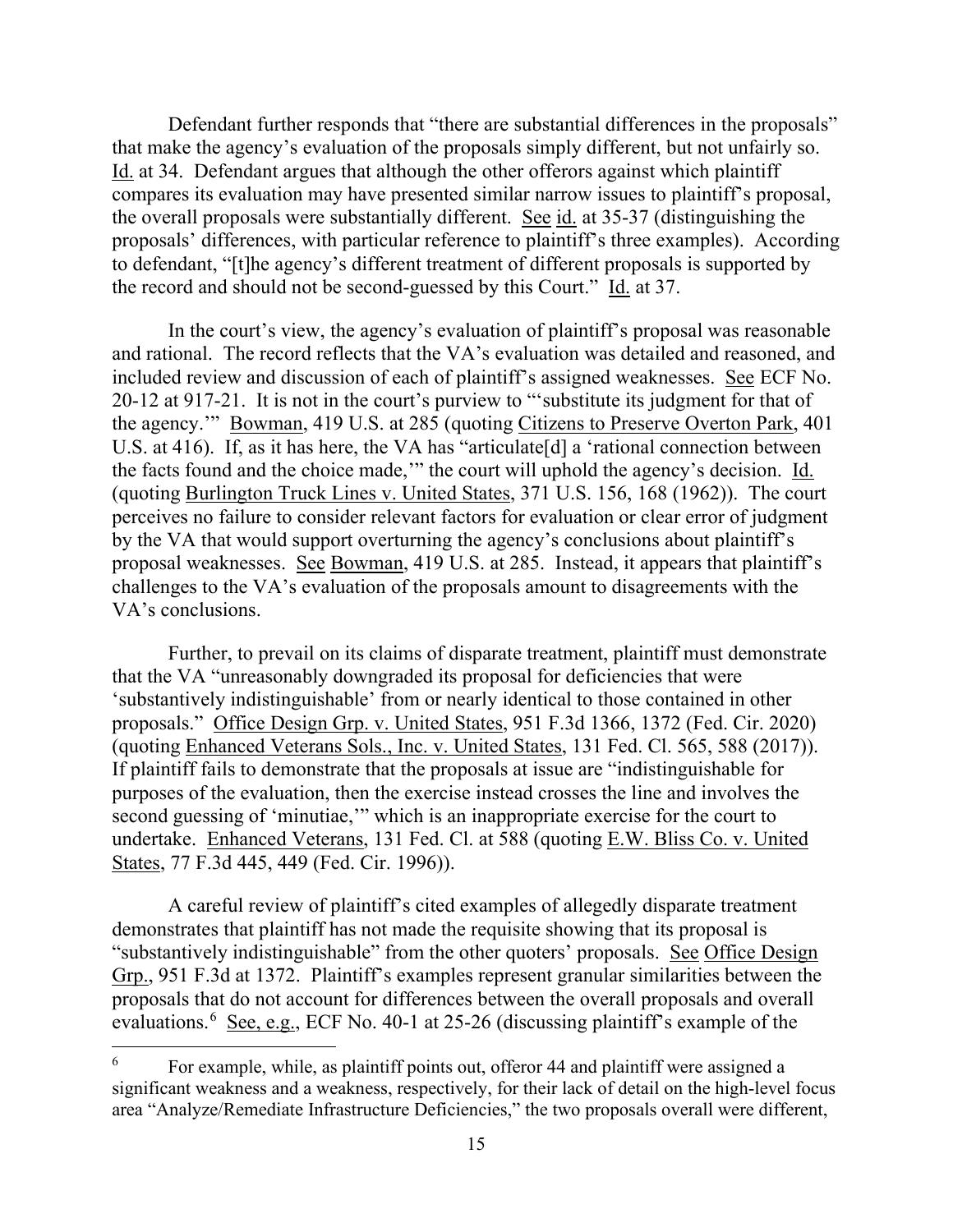treatment of one high-level factor). Compare, e.g., ECF No. 20-12 at 813-16, with id. at 917-21 (the evaluations of offeror 44 and plaintiff). When taking into account the entirety of the proposals and the entirety of the evaluations, the proposals that plaintiff asserts are "substantively indistinguishable," become readily distinguishable. Office Design Grp., 951 F.3d at 1372.

The court will not involve itself in the inappropriate "second guessing of 'minutiae'" for which plaintiff presses. Enhanced Veterans, 131 Fed. Cl. at 588 (quoting E.W. Bliss, 77 F.3d at 449). The court is satisfied that the VA closely reviewed each proposal and that any differences in evaluation outcome are not the result of disparate treatment of "indistinguishable" proposals. Id. Rather, in the court's view, the evaluation flaws and disparate treatment of which plaintiff complains amount to a strong disagreement with the conclusions the VA drew during its evaluation. The court cannot and will not substitute its judgment for that of the agency when the agency has clearly articulated a rational connection between facts and conclusions about distinguishable proposals. See Bowman, 419 U.S. at 285; Office Design Grp., 951 F.3d at 1372. Plaintiff's claims related to the VA's evaluation of its proposal must, therefore, fail.

> 2. The VA Appropriately Evaluated Plaintiff's Sample Task 2 and Applied the Evaluation Criteria Equitably

Plaintiff also argues that the VA failed to reasonably evaluate its Sample Task 2 when it applied unstated evaluation criteria to plaintiff's architecture/network diagram. See ECF No. 40-1 at 29-33. According to plaintiff, the agency "arbitrarily assigned [plaintiff] a significant weakness for excluding a handful of references from [an] architecture/network diagram in its proposal despite the fact that those references appeared elsewhere in [plaintiff's] proposal narrative." Id. at 29. Plaintiff contends that this weakness arose out of "a new and unstated criterion—whether [plaintiff] demonstrated an 'understanding on **how to depict** its overall software architecture.'" Id. at 30 (citing ECF No. 20-12 at 925) (emphasis in original). Plaintiff goes on to argue that the agency's assessment was also "unreasonably narrow" and failed to acknowledge that plaintiff included the information missing from the diagram in its narrative. Id. at 31; see also id. at 32. Plaintiff further argues that this assessment constituted disparate treatment

which merited different overall ratings. Compare ECF No. 20-12 at 813-16, with id. at 917-21. Plaintiff argues that offeror 44's significant weakness in one area—in which plaintiff was also weak—should ensure that it merited an overall rating like plaintiff's proposal. See ECF No. 40-1 at 25-26. However, offeror 44's proposal was also assessed a significant strength and three strengths, while plaintiff's proposal received a significant strength, one strength and two other weaknesses. See ECF No. 20-12 at 814-15, 917-21. Thus, the court cannot credit plaintiff's assertion that the two proposals should be assessed the same overall rating. The court carefully reviewed each of plaintiff's examples and cites just this one as an exemplar of what it found for each cited example.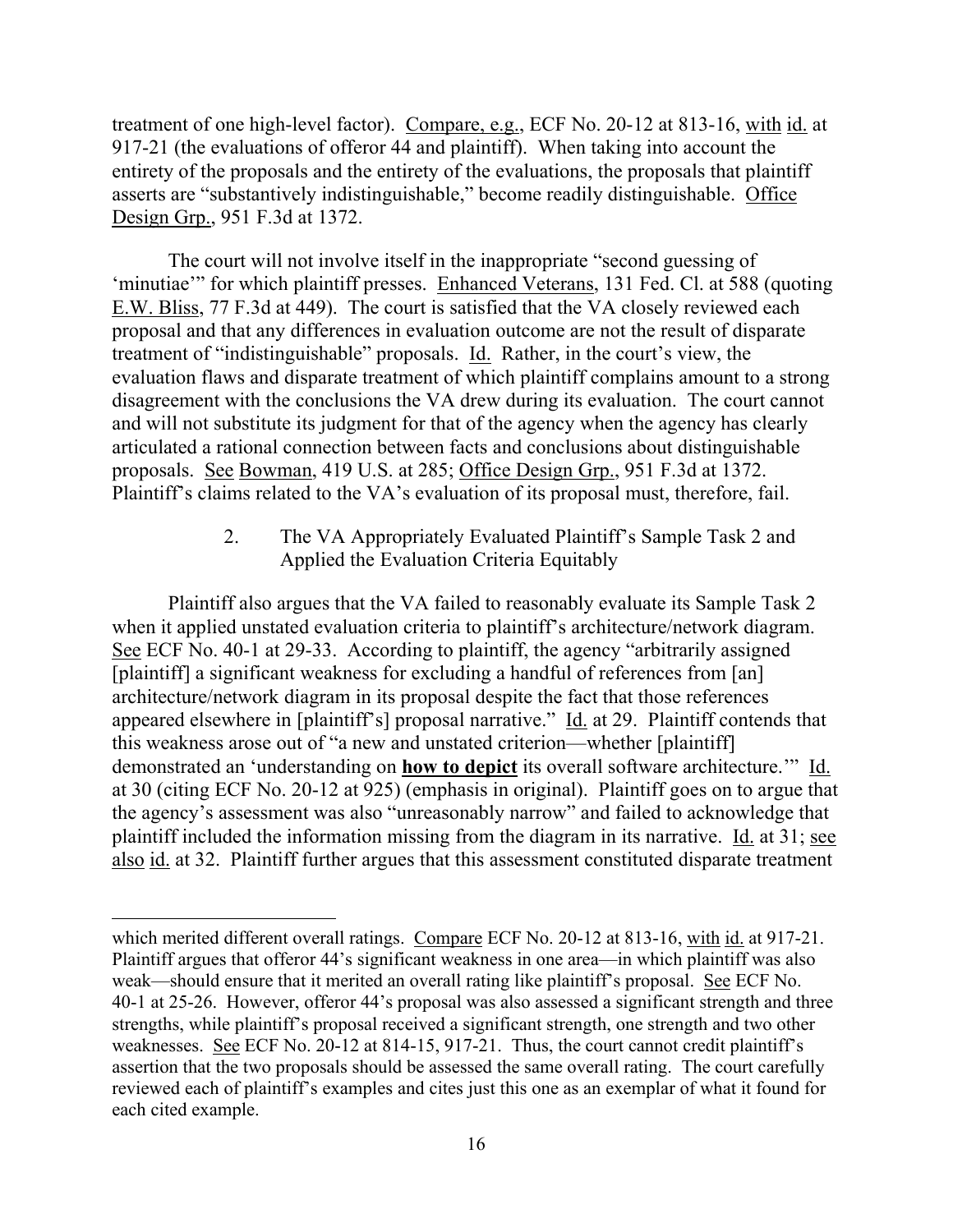because the agency "only allocated" other offerors that failed to fully depict their software architecture a weakness or failed to assess a weakness at all. Id. at 33.

Defendant responds that plaintiff "failed to submit a technically compliant response and was properly assigned a significant weakness." ECF No. 44 at 38. Defendant explains that Sample Task 2 required two deliverables—a narrative description of each offeror's proposal and an architecture diagram that was "a separate portion with its own page limitation." Id. Defendant argues that plaintiff failed to comply with the "express terms of the deliverable," and the agency "was not required to go searching for the information in a separate proposal section and resolve the inconsistencies between the two volumes." Id. at 39. Defendant further argues that the agency's assessment did not evince disparate treatment—as there were "clear technical differences" between the proposals, and plaintiff's proposal was the only one that "omitted all environments . . ., omitted the cloud platform it used . . ., and did not include any of its cloud services." Id. at 40 (emphasis in original).

As with Sample Task 1, the agency's evaluation of plaintiff's Sample Task 2 proposal was reasonable and rational. The record reflects that the VA's evaluation was detailed and reasoned, and appropriately applied the criteria stated in the solicitation. See ECF No. 20-12 at 925. It is not in the court's purview to "'substitute its judgment for that of the agency.'" Bowman, 419 U.S. at 285 (quoting Citizens to Preserve Overton Park, 401 U.S. at 416). If, as it has here, the VA has "articulate[d] a 'rational connection between the facts found and the choice made,'" the court will uphold the agency's decision. Id. (quoting Burlington Truck Lines, 371 U.S. at 168). The record reflects that the agency required an offered diagram to be presented separately from the narrative description of the proposal and evaluated that portion of the task separately from the narrative portion. See ECF No. 20-12 at 913-14. The court agrees with defendant that the agency is not required to piece together plaintiff's proposal to make it clear; it is plaintiff's responsibility to "prepare its proposal according to the [solicitation] specifications." Vanguard Recovery Assistance v. United States, 101 Fed. Cl. 765, 787 (2011). The court perceives no "unreasonably narrow" evaluation, ECF No. 40-1 at 31, or clear error of judgment by the VA that would support overturning the agency's conclusions about plaintiff's proposal weaknesses. See Bowman, 419 U.S. at 285. Instead, it appears that plaintiff's challenge to the VA's evaluation of its Sample Task 2 proposal amounts to a disagreement with the VA's conclusions.

Likewise, review of plaintiff's cited examples of allegedly disparate treatment demonstrates that plaintiff has not made the requisite showing that its proposal is "substantively indistinguishable" from the other offerors' proposals. See Office Design Grp., 951 F.3d at 1372. The agency clearly considered the extent to which each offeror depicted its architecture and determined that the number of issues with plaintiff's diagram merited a significant weakness, while the issues with the others were less severe. Compare, e.g., ECF No. 20-12 at 925 (the agency describing the four environments, [ ],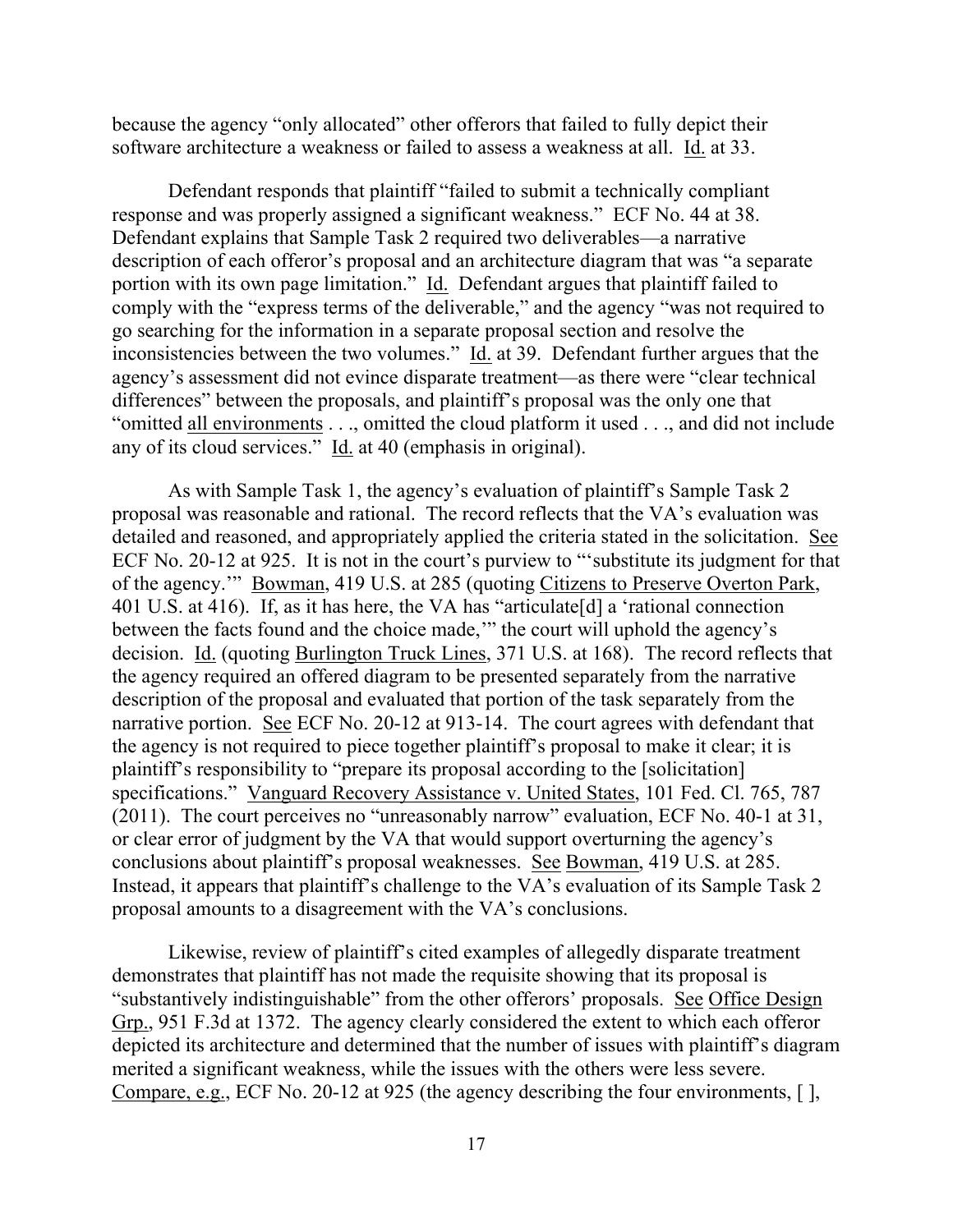and platform that plaintiff failed to depict), with ECF No. 20-10 at 14 (offeror 81—which plaintiff argues should have received a weakness for its diagram—depicting all elements except three of its cloud services). The court is satisfied that the VA closely reviewed each proposal and that any differences in evaluation outcome are not the result of disparate treatment of "indistinguishable" proposals. Office Design Grp., 951 F.3d at 1372. Rather, in the court's view, the evaluation flaws and disparate treatment of which plaintiff complains amount to a strong disagreement with the conclusions the VA drew during its evaluation.

# 3. The VA Appropriately Applied All Evaluation Criteria

Plaintiff argues that the VA's competitive range determination "not only rested on [] erroneous technical evaluations . . . , but it also failed to give due consideration to nontechnical evaluation criteria." ECF No. 40-1 at 34-35. According to plaintiff the agency's consideration of the past performance and veterans employment factors failed to "reflect<sup>[]</sup> any assessment of the differences between proposals." Id. at 36. Plaintiff argues that the agency "dispatched [with] these factors in just two sentences," id. (citing ECF No. 20-12 at 1288), and in doing so "failed to give required comparative weight" to the factors, id. at 37. See also id. at 37-38.

Review of the record, however, reveals that the VA's evaluation was detailed and reasoned, and included review and discussion of each of the evaluation factors and how they weighed against each other. See ECF No. 20-12 at 1288-89. The VA's review included:

- (1) Detailed price evaluations for each offeror, see ECF No. 20-4 at 437-84, ECF No. 20-5 at 1-48;
- (2) An initial 147-slide briefing related to the evaluation of Sample Task 1, which included information about the strengths and weaknesses of each offeror and a detailed price evaluation, see ECF No. 20-5 at 49-196;
- (3) An initial competitive range determination memorandum, and a confirmation of that determination after items for negotiation were considered, see id. at 239-42;
- (4) Evaluation reports for each offeror that included a detailed overview of the assessed strengths and weaknesses for the sample tasks and management proposal, the past performance summary and weaknesses, the veterans employment calculation, and the strengths and weaknesses of the small business participation levels, see ECF No. 20-12 at 752-1066;
- (5) A second, more than 200-slide, presentation that included details about the strengths and weaknesses of each offeror's Sample Task 2 and management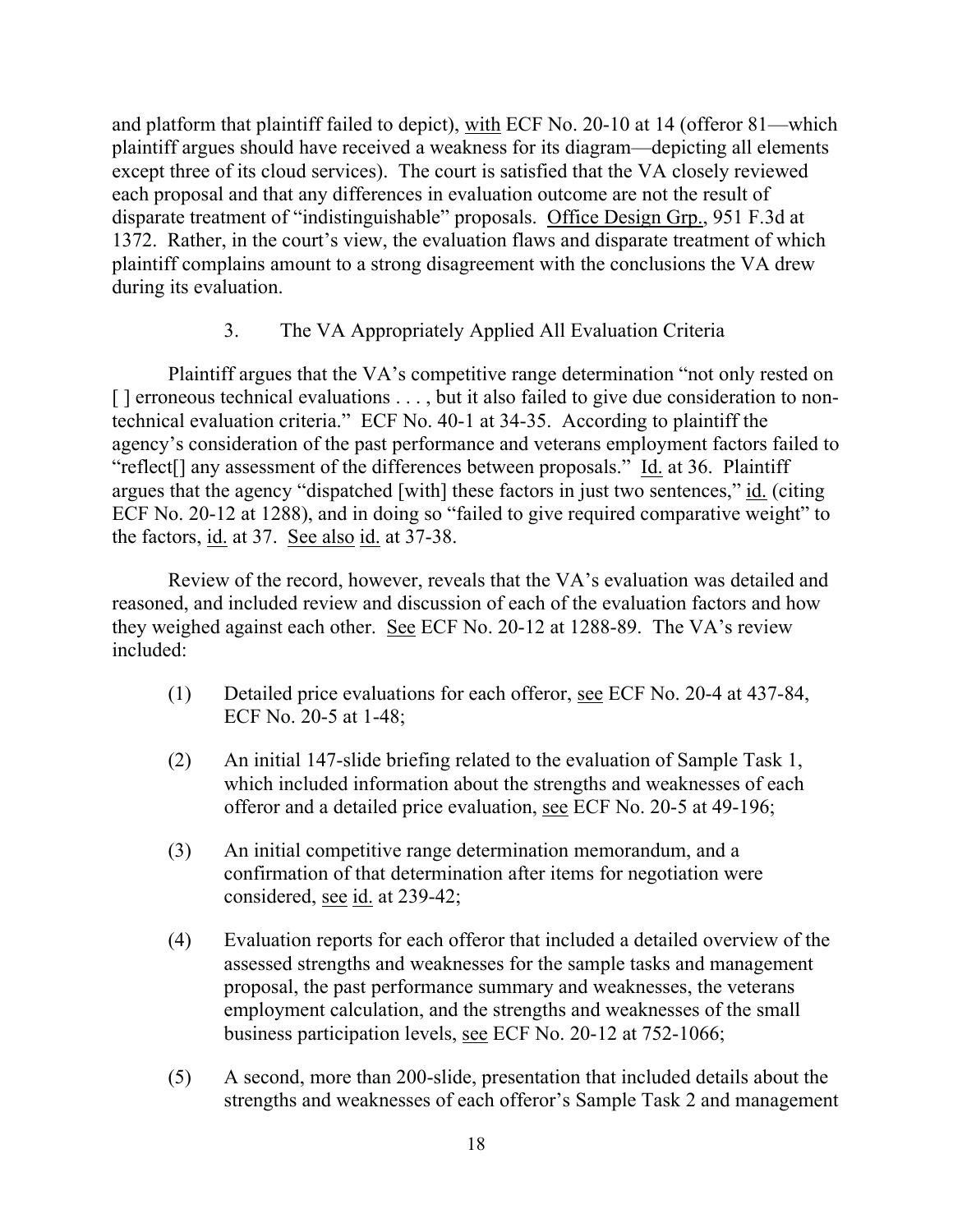proposals, a detailed review of each offeror's past performance, a calculation of each offeror's veterans employment percentage, and a review of each offeror's small business participation, see id. at 1069-1283; and

(6) A final competitive range determination memorandum explaining the SSA's and contracting officer's review of the evaluation and rationale for their decision-making, see id. at 1284-89.

 Reviewing each of these evaluations, it appears to the court that the VA specifically considered all of the relevant factors in assigning plaintiff its ratings. See id. at 910-34.

Taking into account the breadth and detail of the VA's evaluation, the court cannot credit plaintiff's assertion that the VA "failed to give due consideration to non-technical evaluation criteria." ECF No. 40-1 at 35. It is not in the court's purview to "'substitute its judgment for that of the agency.'" Bowman, 419 U.S. at 285 (quoting Citizens to Preserve Overton Park, 401 U.S. at 416). If, as it has here, the VA has "articulate [d] a 'rational connection between the facts found and the choice made,'" the court will uphold the agency's decision. Id. (quoting Burlington Truck Lines, 371 U.S. at 168). The court perceives no failure to consider relevant factors for evaluation or clear error of judgment by the VA that would support overturning the agency's conclusions. See Bowman, 419 U.S. at 285. Instead, it appears that plaintiff's challenges to the VA's evaluation of the proposals amount to disagreements with the VA's conclusions.

# IV. Conclusion

Accordingly, for the foregoing reasons:

- (1) Plaintiff's motion for judgment on the AR, ECF No. 40, is **DENIED**;
- (2) Defendant's and intervenor-defendant's cross-motions for judgment on the AR, ECF No. 42, and ECF No. 44, are **GRANTED**;
- (3) The clerk's office is directed to **ENTER** final judgment in defendant's and intervenor-defendant's favor **DISMISSING** plaintiff's complaint with prejudice; and
- (4) On or before **March 21, 2022**, the parties are directed to **CONFER** and **FILE** a **notice** attaching the parties' agreed upon redacted version of this opinion, with all competition-sensitive information blacked out.